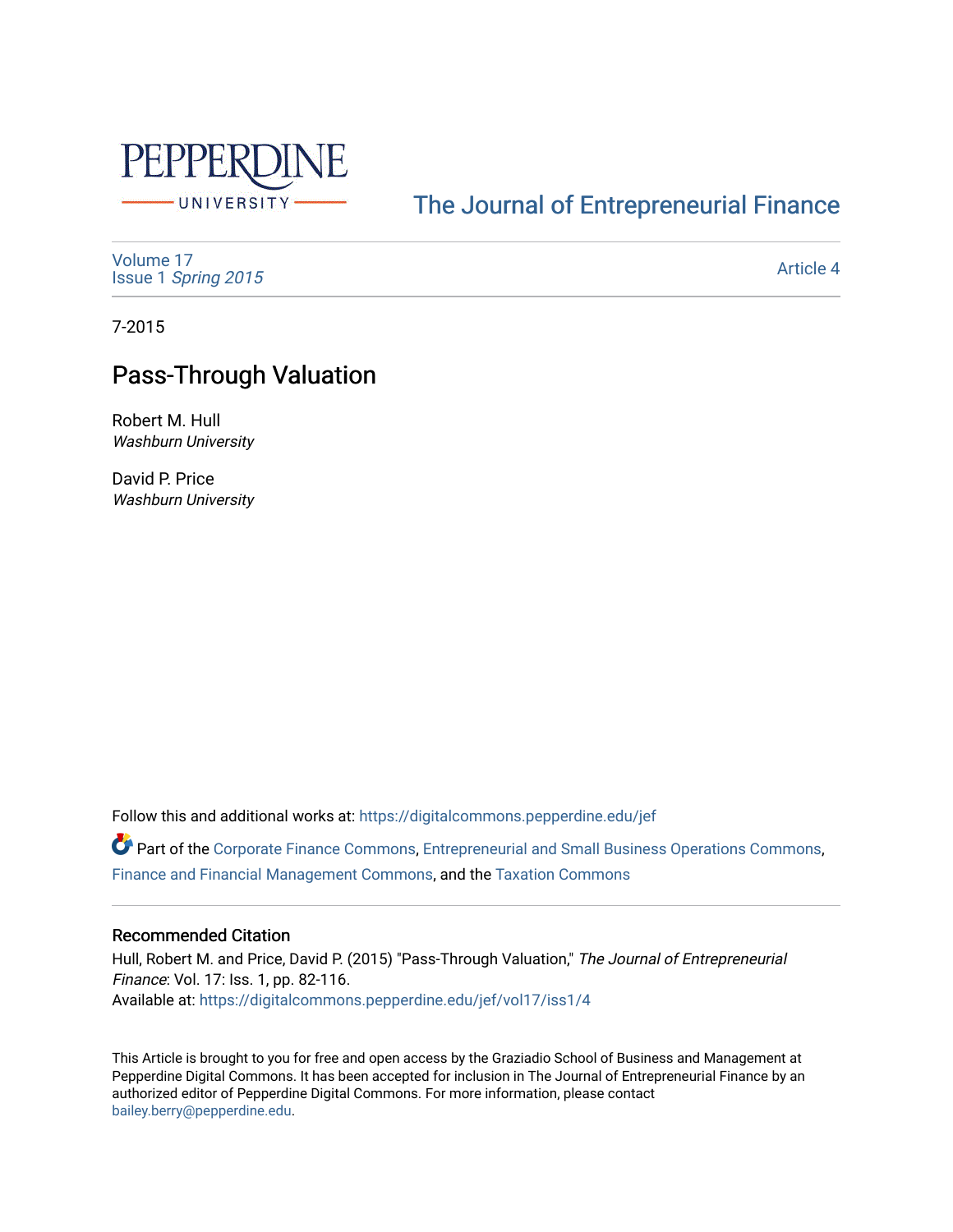# Pass-Through Valuation

Robert M. Hull *Washburn University* 

David P. Price *Washburn University* 

#### ABSTRACT

Noted scholars argue that (1) economic models of capital taxation have been inadequately adapted to owner-managed enterprises and (2) capital structure researchers have used the wrong models while also improperly measuring key variables. Thus, a model that can overcome these problems should be of interest to academics when teaching capital structure theory and practitioners when determining optimal debt levels. This paper contributes to capital structure practice by using a model that is adaptable to ownermanaged enterprises like pass-throughs while also containing relevant variables that are measurable. This paper should be valuable to academics and practitioners in the following ways. First, we examine the effects of personal tax rates on a pass-through's capital structure choice. Second, we offer rules for managers of pass-throughs on how to choose an optimal amount of debt. Third, we show that increasing market risk by doubling betas does not affect our major conclusions governing a pass-through. Fourth, we compare the pass-through and C Corp gains to leverage values when all factors are the same except tax rates that are unique to the ownership type.

Keywords: Pass-Through Valuation, Tax Rates, Capital Structure Decision-Making JEL Codes: C02, G32, M13

Copyright © 2015 Pepperdine Digital Commons and the Academy of Entrepreneurial Finance. All rights reserved. ISSN: 2373-1761.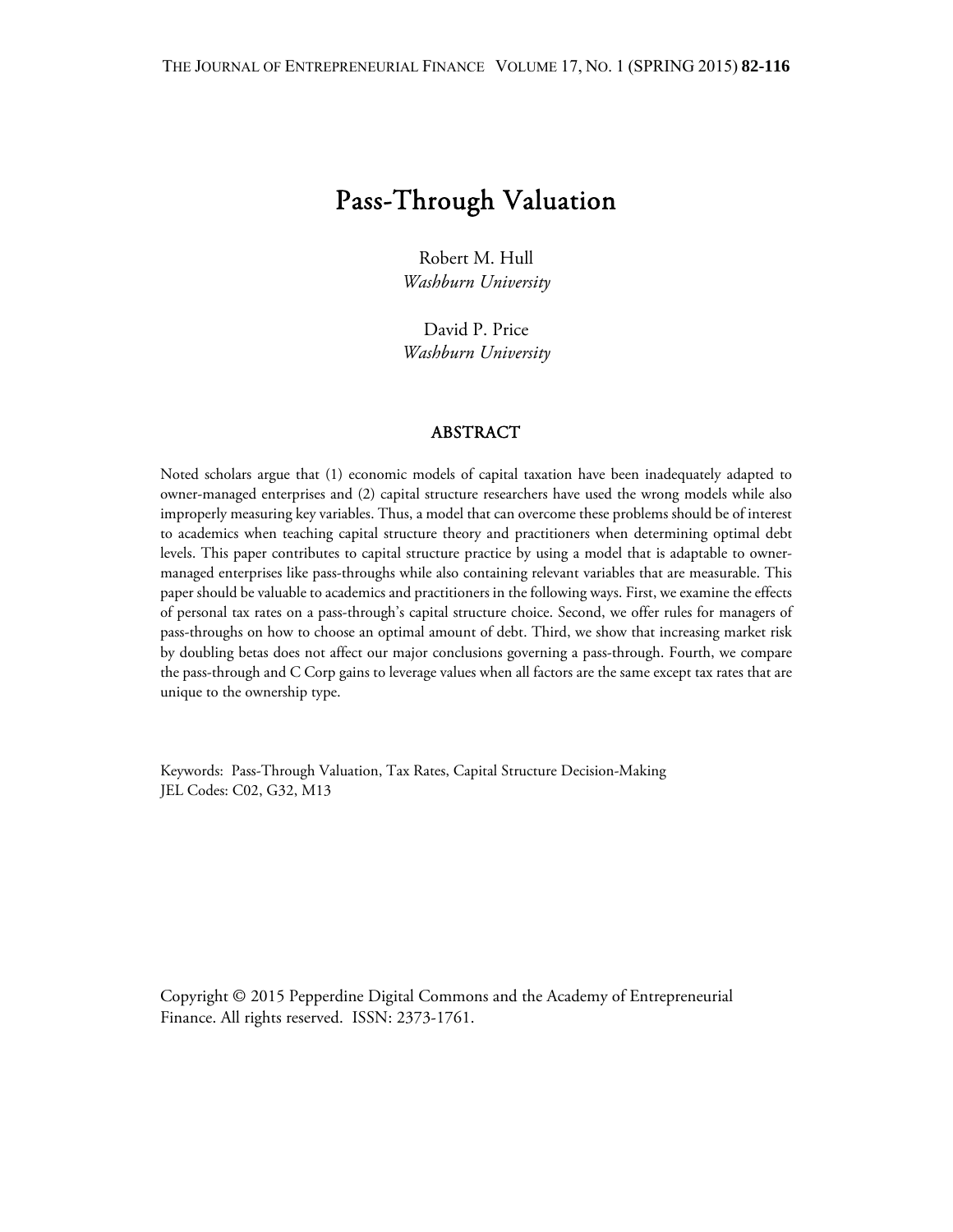### I. Introduction

In contrast to C Corps that are taxed at the corporate and personal levels, passthroughs only pay personal taxes<sup>1</sup>. Since the interest paid on debt lowers corporate taxes, a pass-through will ceteris paribus have a tax disadvantage when issuing debt compared to a C Corp. The tax differences between pass-throughs and C Corps lead to research questions governing pass-throughs such as: What will be the role of personal taxes in determining the amount of debt issued by a pass-through? What rules of thumbs might we offer to pass-through executives when making their debt-equity choice? Can we say anything about the role of market risk in the decision-making process for pass-through executives? How much debt should a pass-through issue compared to a C Corp? These questions are of considerable important and interest to both capital structure researchers who seek to explain the capital structure choice and practitioners who are charged with choosing the capital structure for companies. In this paper, we will supply answers to all of these questions.

Before we can answer the above-mentioned questions, we need an adequate model. Discovering such a model is problematic for owner-managed enterprises as characterized by pass-throughs. Henrekson and Sanandaji (2011) point out that economic models of capital taxation have been inadequately adapted to owner-managed enterprises. In their review of the capital structure literature, Graham and Leary (2011) argue that researchers have explained only part of the observed behavior. They add that researchers have also studied the wrong models and issues while improperly measuring key variables.

In trying to identify an adequate model for both pass-throughs and C Corps, we can began by examining the popular model of Modigliani and Miller (1963), referred to in this paper as MM. This model offers a corporate tax-based equation for computing a company's gain to leverage  $(G_L)$  that focuses on C Corps and the deductibility of their interest payments. Extensions of MM provide insight that are applicable to modeling pass-throughs. For example, a number of post-MM researchers (Farrar and Selwyn, 1967; Myers, 1967; Stapleton, 1972; Stiglitz, 1973) have explored the implications of

-

<sup>1</sup> Throughout this paper, we will not use the word corporation to avoid the confusion between a C Corporation that pays corporate taxes and an S Corporation that is a pass-through tax entity that does not pay corporate taxes. We will refer to a C Corporation as a C Corp and an S Corporation as an S Corp.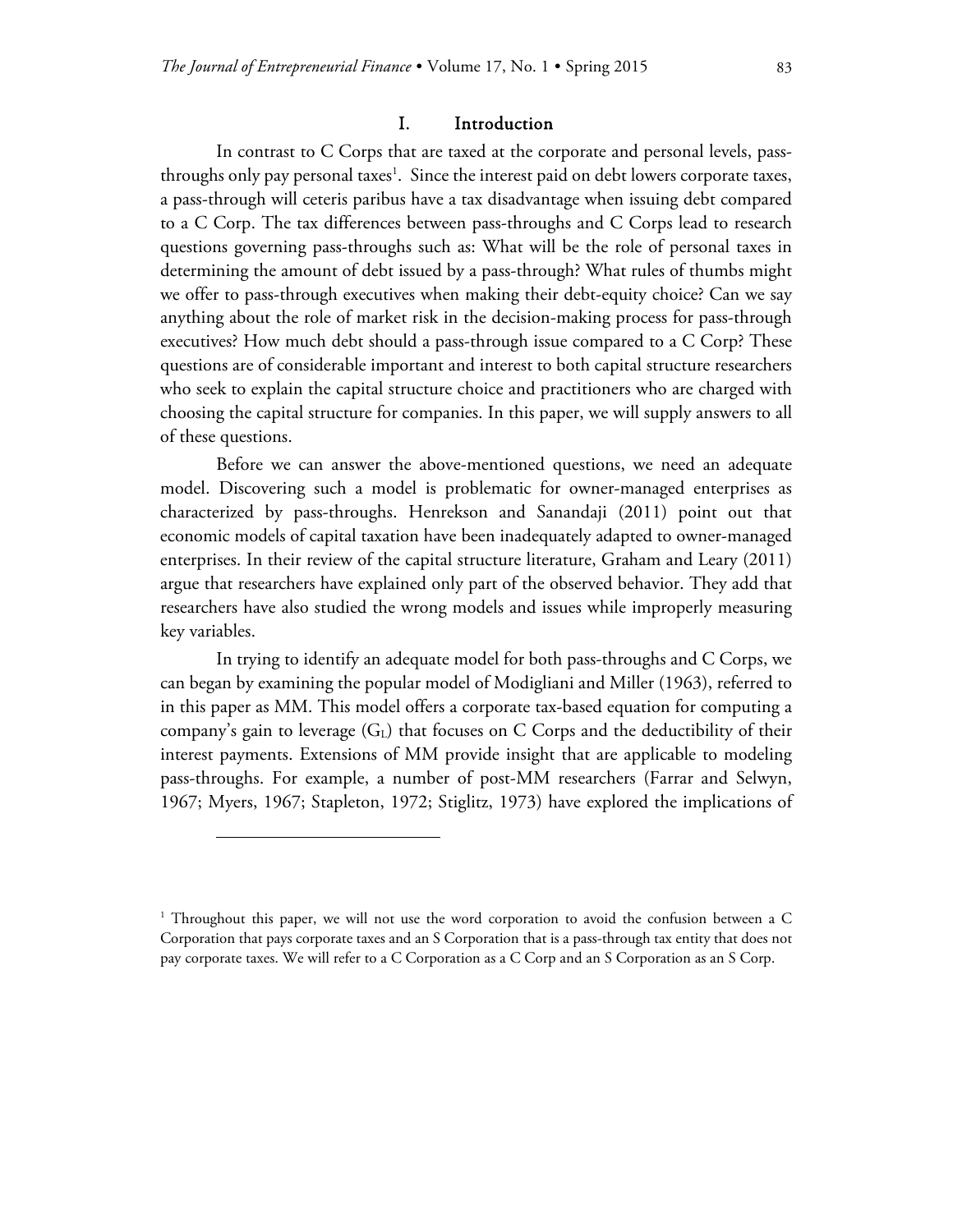personal taxes for choosing a capital structure. As noted by Myers, a key point of Farrar and Selwyn's argument was all-equity financing is possible when personal taxes enter the capital structure decision-making process. Copeland et al. (2004) mention arguments, as early as Farrar and Selwyn and Brennan (1970), for optimality in the face of personal and corporate taxes. Jensen and Meckling (1976) show optimality without taxes due to agency considerations.

The personal tax rate research culminated with Miller (1977) whose  $G<sub>L</sub>$  equation can be applied to pass-throughs even if corporate taxes are nonexistent. Many papers since the work of MM and Miller have relaxed the assumption of taxes. For example, Copeland et al. discuss this issue to include the work of Miller and Scholes (1978). Regardless, the two traditional  $G<sub>L</sub>$  equations given by MM and Miller are limited since the role of discount rates are not fully incorporated. For example, there is nothing in their equations to tell us how a change in equity's discount rate (caused by issuing debt) directly affects G<sub>L</sub>. This paper addresses this inadequacy by using the Capital Structure Model (CSM) perpetuity framework. Thus, this is the model we have identified as adequate for computing  $G<sub>L</sub>$  for both a pass-through and C Corp.

The seminal work on the CSM is given by Hull (2007) who uses the MM-Miller framework that includes an unlevered firm with level perpetuities, two security types where debt is issued to retire equity, and no growth. Equity is valued by perpetuity models because it has no maturity date. Even though debt has a maturity date, it can also be valued as a perpetuity because companies set long-run target leverage ratios. This implies that a chosen amount of outstanding debt can be rolled over endlessly to maintain the target. The CSM's  $G<sub>L</sub>$  equation is derived by subtracting the definition for unlevered firm value from the definition for levered firm value. By using definitions with discount rates (or borrowing costs), the derivation is able to incorporate these rates into a  $G<sub>L</sub>$ equation. Discount rates are dependent on the degree of the company's market risk and the extent of the debt-for-equity transaction and allows maximum gain to leverage (max  $G<sub>L</sub>$ ) and maximum firm value (max  $V<sub>L</sub>$ ) to be discovered from a variety of possible debtfor-equity choices.

We will now overview this paper's four major findings stemming from its four research questions. First, we apply the CSM for two situations concerning the effective personal tax rates on equity earnings ( $T_E$ ) and on debt earnings ( $T_D$ ). To begin we apply the CSM for the situation where  $T_E > T_D$  and then for the situation where  $T_D > T_E$ . When comparing the outcome for these two situations, we find that a pass-through achieves a higher max  $G<sub>L</sub>$  and a greater optimal debt-equity ratio (ODE) where relatively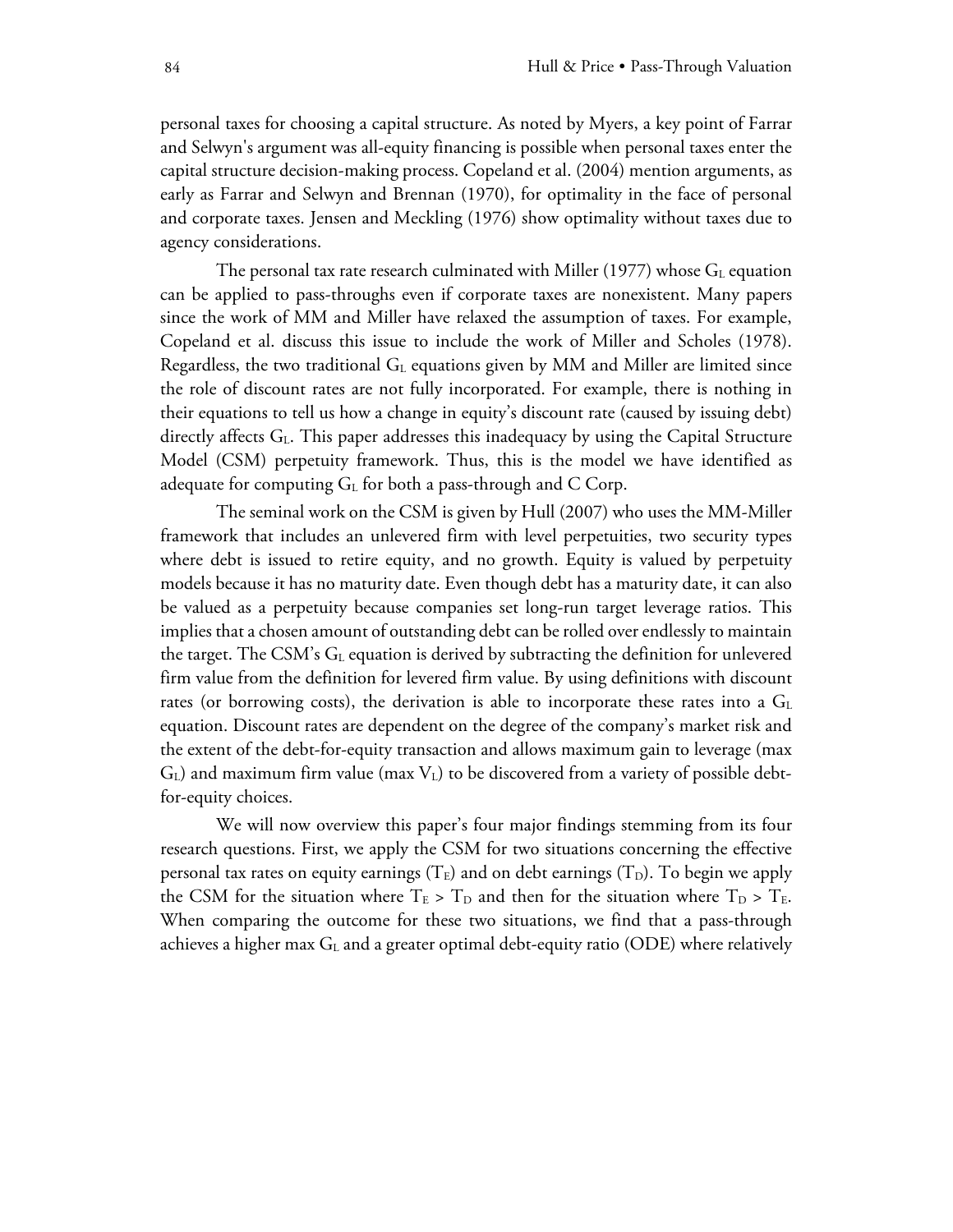more debt is issued when  $T_E > T_D$ . However, the pass-through achieves a lower max  $V_L$ than it would if  $T_D > T_E$  held. Thus, a greater max  $G_L$  advantage with a lower personal tax rate on debt cannot offset the loss from paying greater taxes on equity income that still causes a lower max  $V<sub>L</sub>$ . Of importance to pass-through managers, our results are robust for innumerable tests where we vary the two personal tax rates within a large range of possible values.

Second, and of practical importance, we offer rules for managers of pass-throughs on how much equity to retire in a debt-for-equity transaction. These rules are robust in their applicability for pass-throughs that are in a position to profit from issuing debt.

Third, we discover that different assumptions about an enterprise's beta do not affect our major conclusions even though  $G<sub>L</sub>$  and  $V<sub>L</sub>$  are much smaller when betas are doubled (due to before-tax cash flows remaining fixed while discount rates increase). Thus, despite the disagreement about the size of betas for smaller enterprises (like passthroughs) that are backed by venture capitalists (VCs) and angel investors, this disagreement does not materially affect pass-through decision-making.

Fourth, we compare a pass-through to a C Corp where we assume matching before-tax cash flows and matching discount rates that serve to generate equal unlevered equity values before taxes are considered<sup>2</sup>. We conduct tests using four sets of tax rates and two sets of market risk. For all of these tests, we find a pass-through attains lower max  $G_L$  values and lower ODEs compared to a C Corp. Despite lower  $G_L$  values, we illustrate that the pass-through form of ownership consistently achieves higher  $V<sub>L</sub>$  values for all debt-for-equity choices. While a C Corp achieves a greater max  $G<sub>L</sub>$  value from its use of debt, its max  $V_L$  remains below that for a pass-through since its greater max  $G_L$ value cannot overcome its disadvantage of paying corporate taxes.

The remainder of this paper is as follows. In Section II, we discuss two general ownership structures; identify effective tax rates associated with each ownership structure; and, examine the nature of equity and debt for pass-throughs and C Corps. Section III introduces the CSM equation used in this paper and relevant computations to get values for variables used in our analysis. Section IV applies the CSM equation to

-

<sup>2</sup> The after-tax unlevered equity value used in our illustrations and comparison will be about \$12 million. For the past fifteen years, a typical size for an IPO has been over \$100 million. While we use equity values that are relatively small, the results of our comparison should hold for a variety of other sizes.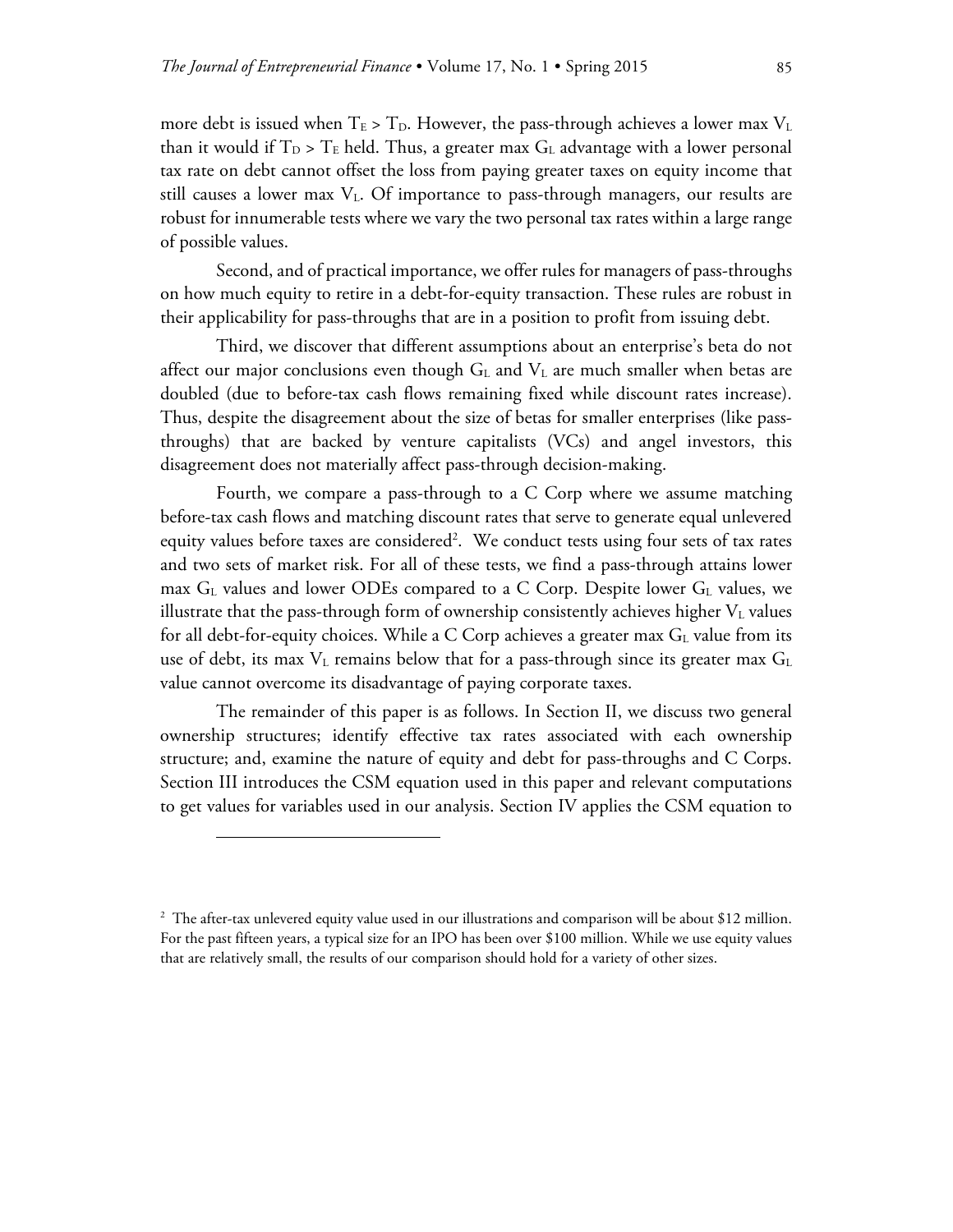a pass-through. Section V compares our pass-through results with those of a C Corp. Section VI offers final comments and avenues for future research.

# II. Ownership Structures, Tax Rates, and Borrowing Forms

This section briefly discusses ownership structures for a pass-through and a C Corp. We next identify expected effective tax rates applicable to each ownership structure. These rates will be used in our illustrations. Finally, we examine the nature of debt and equity borrowings as pertains to both a pass-through and a C Corp.

*A. Two ownership structures: Pass-throughs and C Corps* 

There are two distinct ownership forms in terms of tax structures. First, the passthrough structure pays taxes at only the personal level thereby avoiding corporate taxes. Individual pass-through types include sole proprietorship, partnership (general or limited), limited liability company and S Corp. Second, the C Corp structure pays corporate taxes and its owners of equity and debt pay personal taxes. Thus, a C Corp is double taxed by paying at both the corporate and personal levels.

With double taxation for C Corps, a new enterprise should find a pass-through ownership structure as potentially more favorable. This notion is supported by Knittel et al. (2011). They write that about 93% of small businesses file as pass-throughs with about half of these being sole proprietors. Although companies are more likely to file as a passthrough ownership form, some of these companies will become a C Corp ownership form especially if they arrive at a stage where limited liability is desired and more funds are needed by going public with an initial public offering (IPO). An IPO helps broaden a firm's investor base through ongoing seasoned equity offerings and large bond issuances.

# *B. Effective tax rates for pass-throughs and C Corps*

The IRS (2015) writes that pass-through owners pay a personal income tax and the full self-employment tax of 0.153. Pomerleau (2015) reports that a pass-through can pay a rate as high as 0.396 at the federal level. In addition, like all enterprises, it can be subject to state, county, city, unemployment, disability, and sales taxes. However, there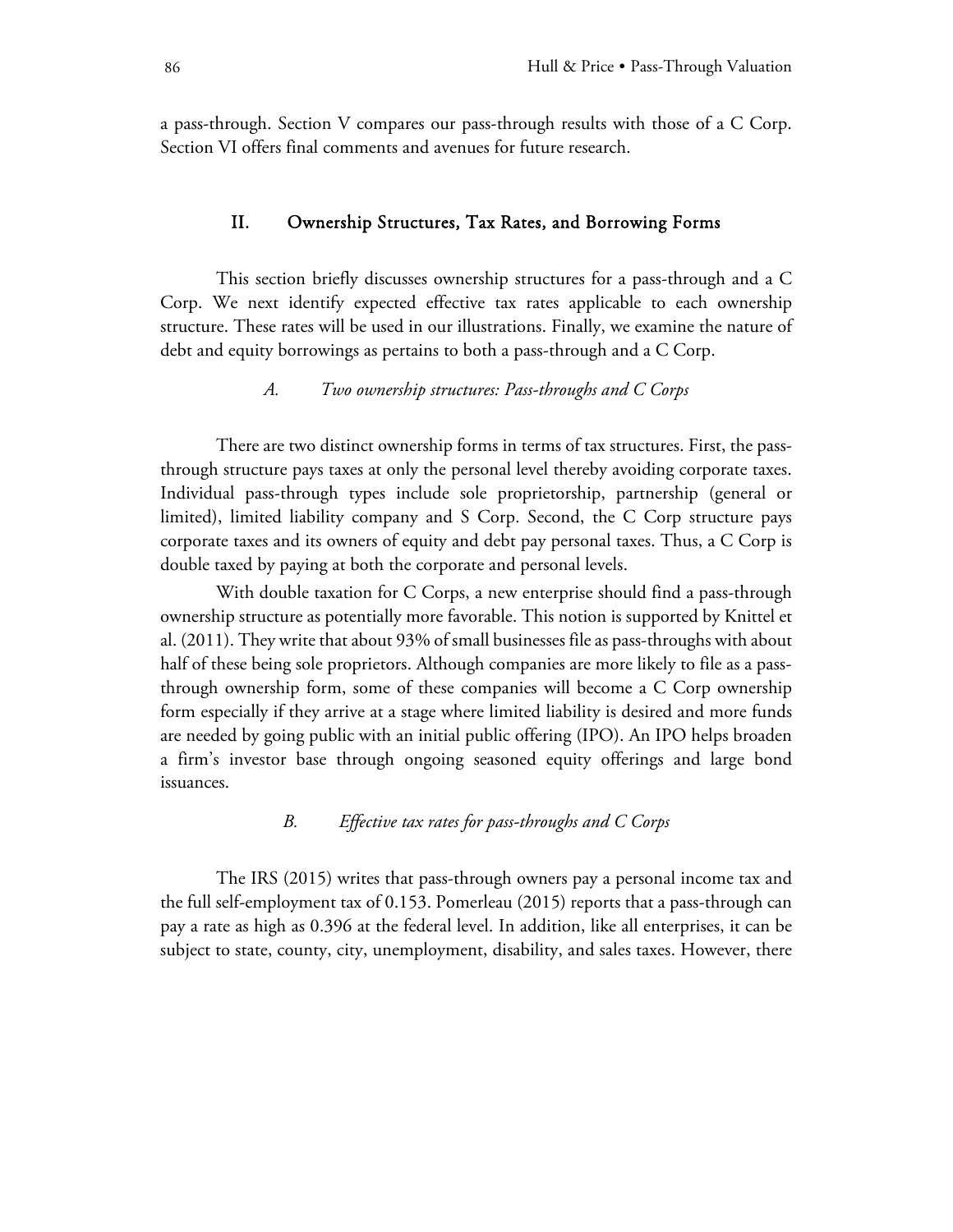are also factors reducing what all companies pay. These include the graduated rate structure and allowable tax deductions and tax credits.

SBA (2009) cites a study by the Government Accountability Office that the average effective personal tax rate is 0.25 for pass-throughs. Using an equal-weighted average measurement based on ownership category, they report a lower effective tax rate of 0.22. They also provide numbers for smaller pass-throughs where they estimate an average effective tax rate of 0.20. In terms of the pass-through types, they report that S Corps have an average effective tax rate of 0.27 followed by partnerships at 0.24 and sole proprietorships at 0.13. The graduated rate structure can help explain why larger passthroughs have higher average effective tax rates than smaller pass-throughs.

The above numbers are consistent with that reported more recently by the National Federation of Independent Business (2013) for pass-throughs where estimates range from 0.15 to 0.32 for personal effective tax rates. Regardless of the source, it should be pointed out that personal tax rate estimates for pass-throughs can vary depending on the size, industry, applicable special tax provisions and the type of pass-through. Thus, robust tax rate tests are needed before any general conclusions can be made when valuing a pass-through. For this paper's purposes when testing an average pass-through's gain to leverage, it appears that a range from 0.20 to 0.25 is a reasonable effective personal tax rate range.

Pomerleau (2015) writes that if a C Corp pays the maximum U.S. corporate tax rate of 0.35, then it faces an average total tax rate of near 0.57 with average state and personal taxes considered. This compares with pass-throughs that face an average total tax rate of 0.47. While these numbers may represent an average ceiling, there is also an average floor. Lyon (2015) notes that the alternate minimum corporate rate of 0.20 sets a floor for what a profitable C Corp will pay in federal taxes. State and local governments can impose income taxes adding to this floor. Consistent with what analysts believe C Corps pay, Harpaz (2013) and Ro (2013) suggest a range from 0.20 to 0.30 for the effective corporate rate. The National Federation of Independent Business (2013) offers an estimate of 0.27.

Spiegelman (2015) notes that the maximum personal tax rate for both dividends and long-run capital gains will remain at 0.20 for 2015. However, for short-term capital gains, investors in C Corps can pay the same effective personal tax rate of 0.396 that is paid by investors in pass-through earnings. For C Corp owners, a top rate of 0.15 applies to qualified dividends and the sale of most appreciated assets held over one year. Long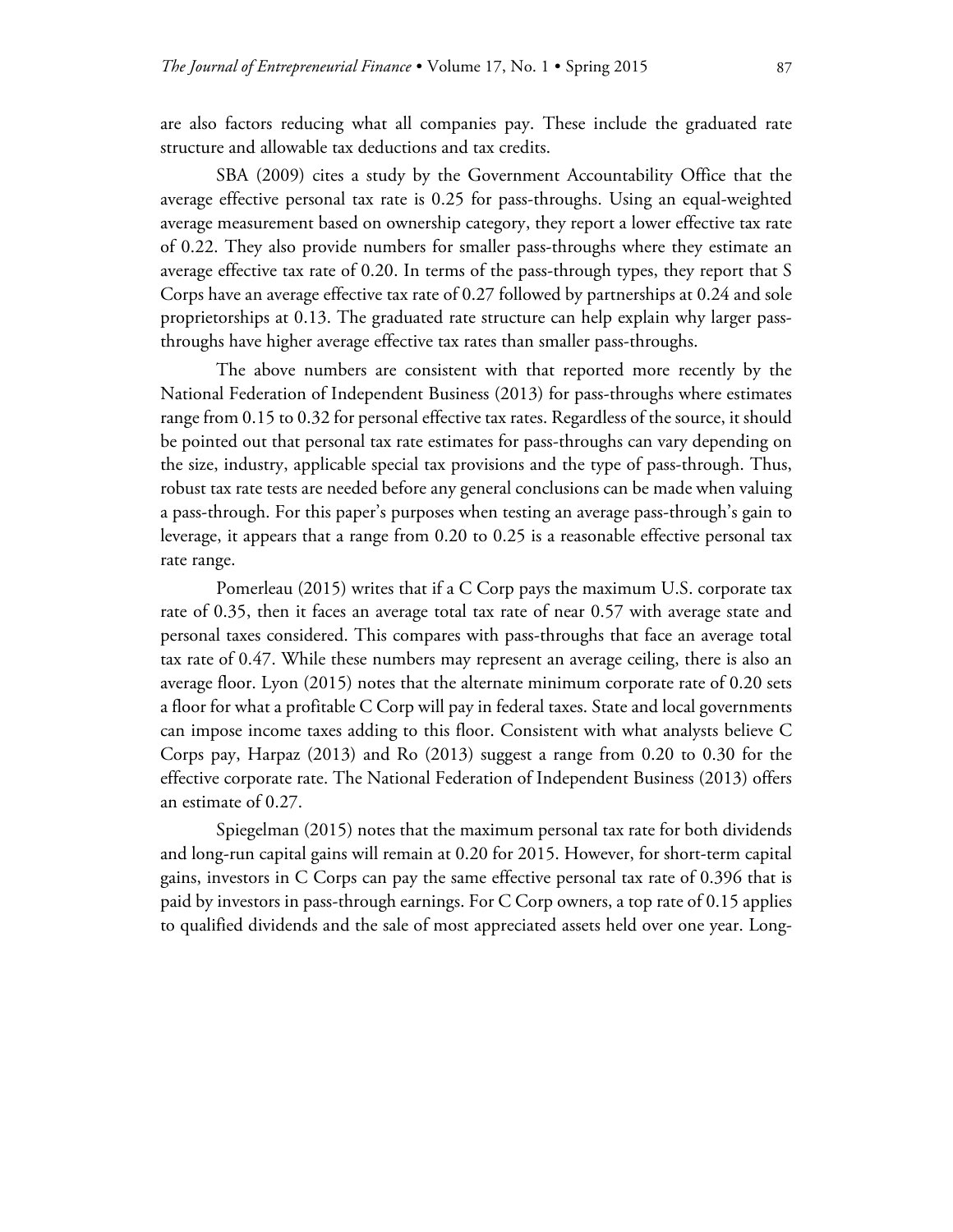term capital gains tax can be avoided if C Corps shares are never sold. The new Medicare tax rate can push all personal tax rates up by 0.038.

Given the above tax rate numbers, what effective personal tax rates might one reasonably use for pass-throughs and C Corps? For a typical pass-through, we suggest personal tax rates from 0.20 to 0.25. For C Corps, we estimate personal tax rates of 0.05 for equity income and 0.15 for debt income. These latter rates factor into consideration not only lower rates for investors in C Corps compared to pass-throughs but also the fact personal taxes paid by equity investors on capital gains can be deferred by not selling stocks that have gone up significantly in price. Pass-throughs can avoid corporate taxes altogether so we assign zero corporate tax rates for a pass-through, while we estimate that a typical C Corp will pay an effective corporate tax rate from 0.20 to 0.30 as suggested by the research given above.

In light of the above discussion, we can ask the question: Does the pass-through ownership form have an overall tax advantage? According to current tax laws, it appears that on the surface that the answer is "yes." Gale and Brown (2013) write the largest benefit that many businesses receive through the tax code is being able to organize as a pass-through and avoid the dual taxation of corporate income found with C Corps. Even if pass-throughs have a tax advantage given current laws, it is problematic to predict this advantage will last in the long-run. This is because federal, state, local government, and other tax rates change frequently and major legislative acts can completely shift an advantage from one ownership structure. For example, the Tax Reform Act of 1986 lowered the personal tax rate below the corporate rate causing pass-throughs to increase in popularity. To illustrate this increase in popularity, Sullivan (2011) notes that S Corps accounted for 4.6% of business receipts in 1985 but 17.5% of receipts by 2008. He adds that limited liability companies (LLCs) provided less than 1% of business receipts in 1988 but accounted for 7.3% twenty years later. The growth in LLCs was boosted by the 1988 IRS ruling that allowed LLCs to be taxed as partnerships. Burnham (2012) illustrates how the increase in pass-throughs since 1986 has come at the expense of C Corps. In conclusion, any tax advantage an ownership structure provides an enterprise should be considered as somewhat tenuous.

# *C. Two forms of borrowings: Equity and Debt*

We will now discuss the nature of the equity and debt involved for both passthroughs and C Corps. While there are differences and similarities, we cannot make a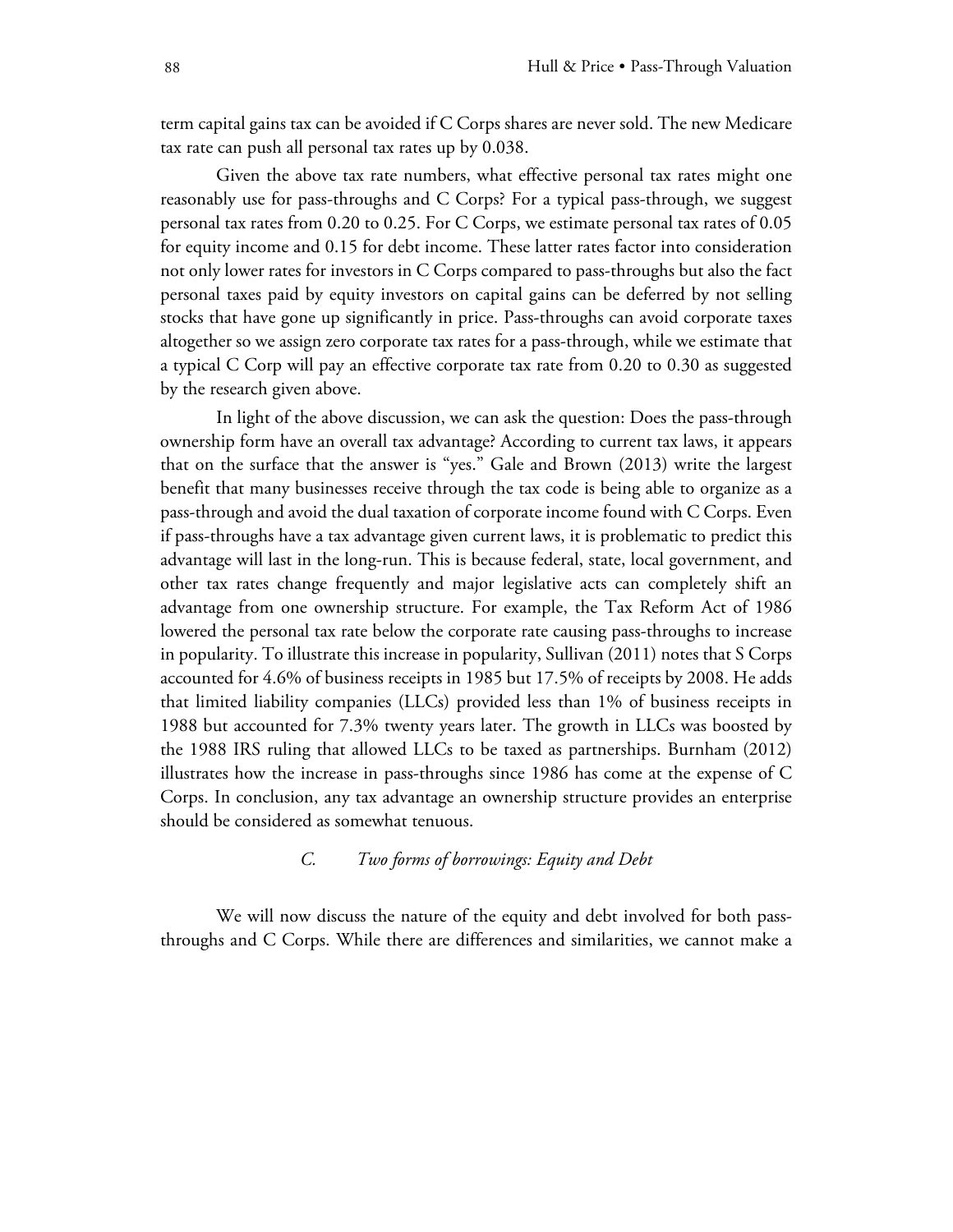definite judgment as to whether one form of ownership should unequivocally have riskier forms of borrowing than the other.

The most common source of equity funding for pass-throughs comes from VCs consisting of wealthy individuals, government-assisted sources, or major financial institutions. Prior to VC funding, angel investors are often vital to pass-throughs with some research suggesting that angel investors are as important for high-growth startup investments as are VC firms (Kerr et al., 2014; Shane, 2012). The common source of equity fund for C Corps is public offerings of stock where many individuals and institutional clienteles are likely to be found. As residual owners, equity investors of all ownership forms are more willing to take a long-term view of the business in hopes of making capital gains. By not requiring immediate cash flows, more funds are available from equity capital compared with debt capital where investors require timely and regular interest payments. This should hold regardless of ownership structure.

For large companies, there are agency conflicts involving the separation of management from owners. To the extent that pass-throughs are more apt to be ownermanaged enterprises, they are more likely to avoid these agency conflicts compared to large C Corps where the owner and manager functions are separate. One agency conflict involves dilution of ownership. For example, when new equity investors enter an enterprise as owners, current equity owners can have their cash payments and voting rights diluted. This creates agency problems between the current owners and potential investors. Researchers such as Leland and Pyle (1977) and Myers and Majluf (1984) address this issue in an information asymmetry context. They do this by suggesting that when current owners dilute their ownership such as selling ownership to outsiders, then this signals negative news to the market about the company's future prospects. Furthermore, it can be expensive to reverse this dilution process as buying back ownership shares can require expensive premiums over current market prices. This dilution issue and its effects can hold regardless of ownership structure.

Like C Corps, some pass-throughs can take on debt by issuing notes, bonds, and other obligations. While large C Corps can float large bond issues and undertake a variety of large short-term borrowings, pass-through debt financing can include regional and national mezzanine borrowings. Silbernagel and Vaitkunas (2010) write that while there are no hard and fast rules for optimizing a company's capital structure, companies that are ahead of the curve use an efficient combination of senior debt, mezzanine debt, and equity capital to minimize their true cost of capital. This implies that any agency costs are also minimized. Regardless of whether the debt belongs to a pass-through or C Corp,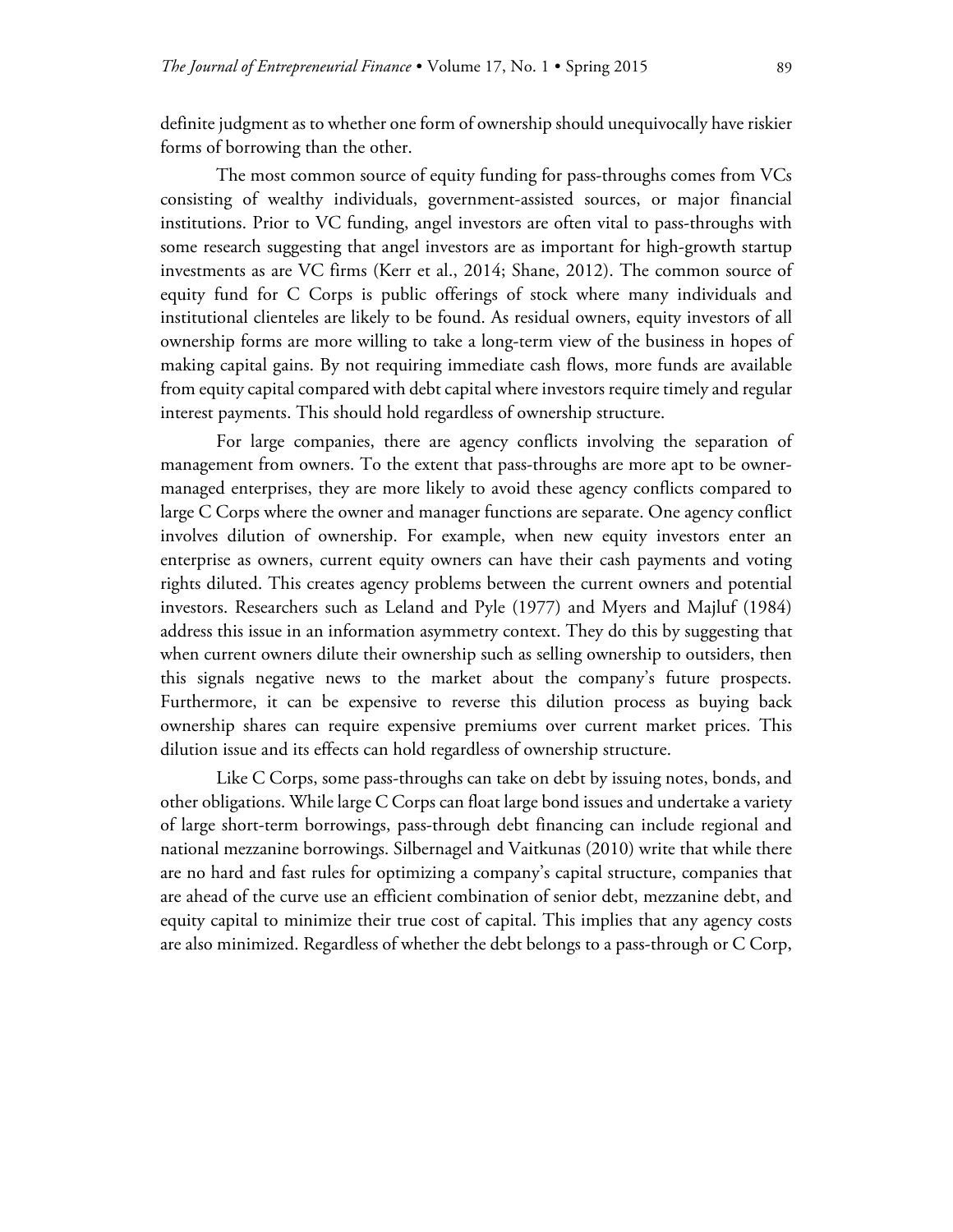debt has the advantage of being a less expensive form of borrowing as it attracts investors who are willing to accept a rate of return below equity owners in exchange for more secure payments. Of importance to C Corps, the interest paid to debtholders lowers the corporate taxable income.

For both pass-throughs and C Corps, agency costs and benefits from debt can be present. For example, debt owners have the power to restrict management decisionmaking leading to a variety of possible agency costs including those related to paying out of earnings, project selection and financing of operating assets. Researchers such as Masulis (1980), Leland (1998), Myers (1977) and Gay and Nam (1998) document these agency costs including those related to underinvesting and overinvesting when debt and equity owners have different agendas.

Beside negative agency effects related to debt, Jensen and Meckling (1976) argue that agency effects can also be positive. Jensen (1986) suggests the agency effect of debt has a way of restraining unnecessary extravagant behavior that squanders free cash flows. In regards to the latter agency notion, pass-throughs should be more immune from squandering as managers and owners are more likely to be the same person. Bathala et al (2006) examine debt-equity agency conflicts for small firms and find results supporting the Smith and Warner (1979) costly contracting hypothesis that suggests control of debtequity conflicts through financial contracts can increase the value of the firm.

## III. **Capital Structure Model (CSM)**

In this section, we describe the  $G<sub>L</sub>$  equation used in this paper. We also introduce the four sets of tax rates and two discount rates scenarios used in our major tests. Finally, we illustrate computations for  $G<sub>L</sub>$ ,  $V<sub>L</sub>$ , ODE and other variables that contain useful information associated with capital structure decision-making.

# *A. CSM non-growth equation*

Hull (2007) coined the phrase the Capital Structure Model (CSM) to describe his approach to evaluate a debt-for-equity transaction. Hull (2014) recently reviewed both the mainline capital structure research and the CSM research related to this paper. The intuition or insight behind the CSM is to begin with the definition that  $G_L = V_L V_U$  where levered firm value ( $V_L$ ) and unlevered value ( $V_U$ ) are each defined in terms of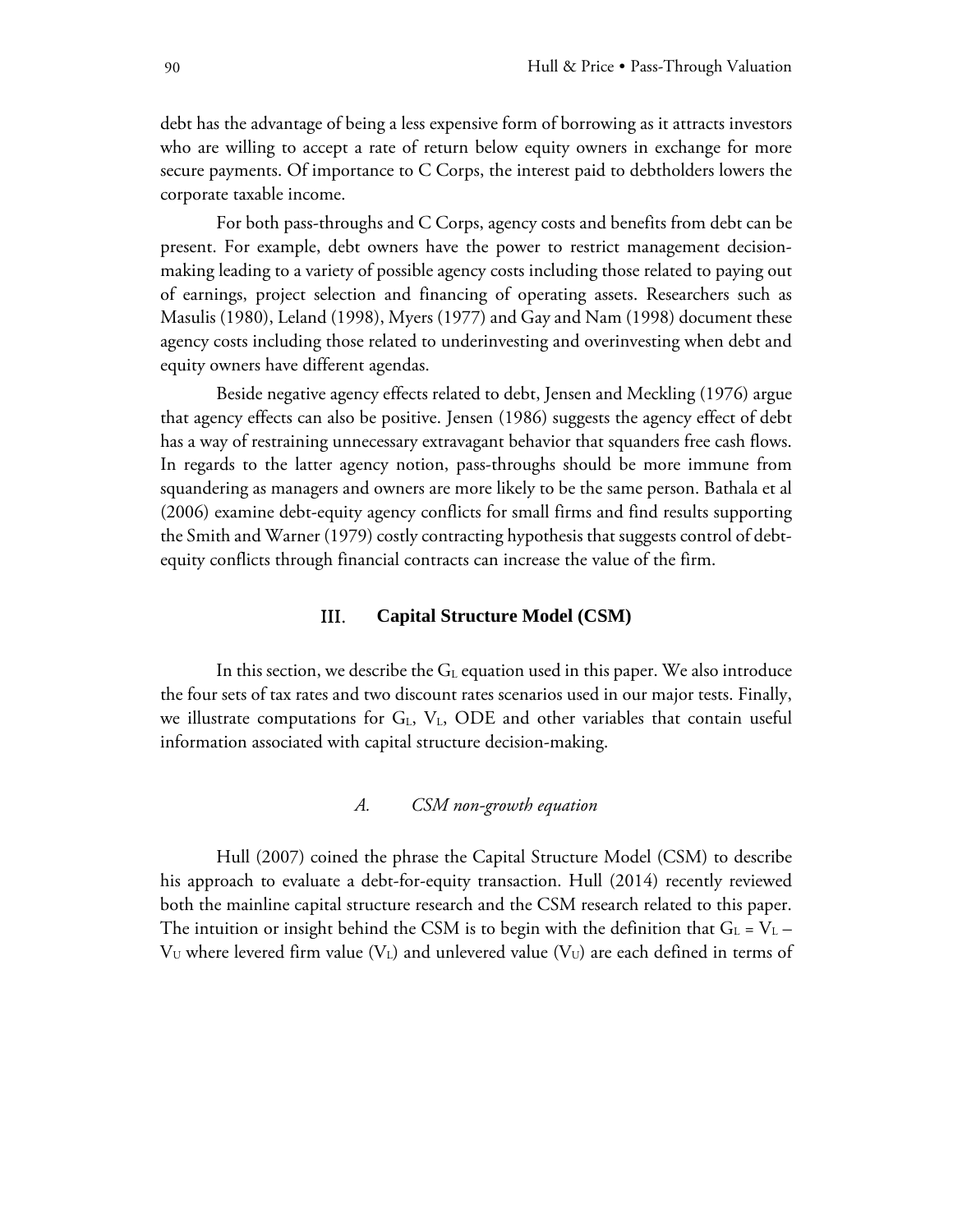a perpetuity after-tax cash flow that is discounted by its cost of borrowing. A clear-cut optimal debt-to-equity ratio (ODE) can result since each increasing debt-for-equity choice generates an increasing cost of levered equity and cost of debt that causes  $G<sub>L</sub>$  to eventually begin falling.

The CSM extends the perpetuity  $G<sub>L</sub>$  line of research originating in Modigliani and Miller (1963), referred to as MM, and continued by Miller (1977). Unlike MM and Miller, the CSM debt-for-equity  $G<sub>L</sub>$  equations lead to well-defined ODEs consistent with trade-off theory (DeAngelo and Masulis, 1980; Hackbarth et al., 2007; Berk et al., 2010; Korteweg, 2010; Van Binsbergen et. al., 2010). The CSM also offers equity-for-debt GL equations yielding ODEs. The CSM represents an innovative approach that generates a set of  $G_L$  equations with multi-component equations. Besides discount rates, the CSM framework can incorporate growth rates, wealth transfers (with a levered situation as the starting point), and changes in tax rates.

Keeping the MM and Miller unlevered and non-growth conditions where the plowback ratio (PBR) is zero, Hull (2007) derived the non-growth  $G<sub>L</sub>$  equation utilized in this paper. This equation is

$$
G_L^{D \to E} = \left[1 - \frac{\alpha r_D}{r_L}\right]D - \left[1 - \frac{r_U}{r_L}\right]E_U\tag{1}
$$

where *D*→*E* indicates a debt-for-equity transaction;  $\alpha = \frac{(1 - T_E)(1 - T_C)}{(1 - T_D)}$  $(T_E)(1 \frac{(E)(1-I_C)}{-T_D}$ *D*  $\frac{T_E(1-T_C)}{(1-T_D)}$  with  $T_E$ ,  $T_C$  and  $T_D$  as the effective tax rates on equity, corporate, and debt incomes;  $r_D$ ,  $r_U$  and  $r_L$  are the costs of debt, unlevered equity and levered equity;  $D = \frac{(1 - T_D)D}{r_D}$  $T_D$ ) *I*  $\frac{-T_D I}{r_D}$  with *I* as the perpetual interest payment; and,  $E_U$  (also referred to as  $V_U$ ) =  $\frac{(1-T_E)(1-T_C)C}{r_U}$  $T_E$ ) $(1-T_C$  $\frac{-T_E(1-T_C)C}{r_U}$  with *C* = (1-*PBR*)(*CF<sub>BT</sub>*) where *PBR* = 0 since (1) assumes non-growth and *CF<sub>BT</sub>* is the perpetual cash flow before taxes.

The 1<sup>st</sup> component of (1) is positive given  $\frac{\alpha r_D}{r_L}$ *r*  $\frac{\alpha r_D}{r_L}$  < 1 should hold under reasonable scenarios. Hull (2007) argues this component represents a positive tax-agency effect. This positive agency effect is explained because this component is positive when  $\alpha = 1$ , which represents a situation where tax rates are offsetting such that  $(1-T_E)(1-T_C) = (1-T_D)$ with one combination being  $T_E = T_C = T_D = 0$ . The 2<sup>nd</sup> component is negative because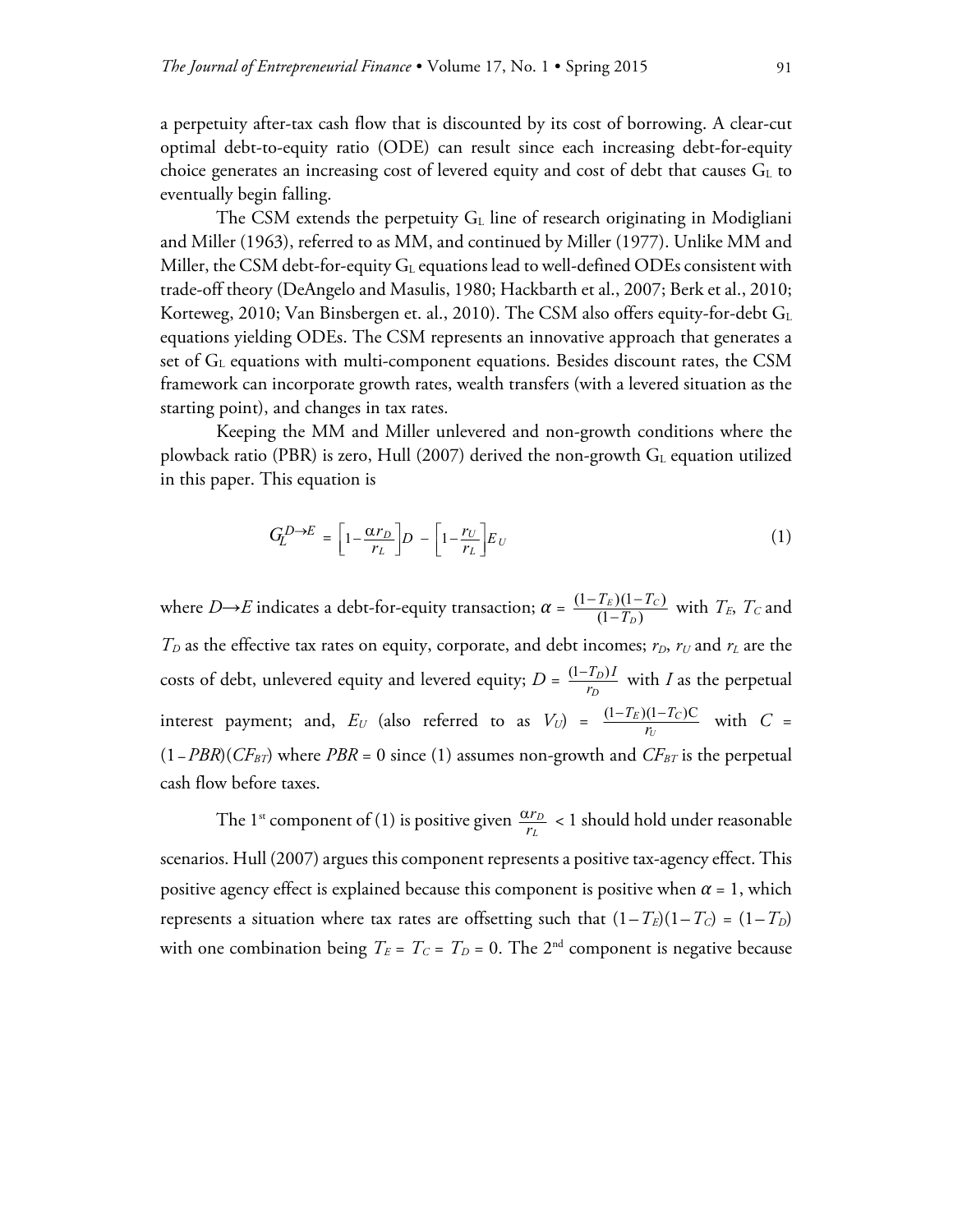*U L*  $\frac{r_U}{r_L}$  < 1 holds. Hull states this component embodies a negative financial distress effect caused by increasing  $r<sub>L</sub>$  values as debt increases such that the component becomes more negative as debt increases. Thus, Hull asserts (1) can be described as

$$
G_L^{D \to E} = \text{POS} + \text{NEG} \tag{2}
$$

where POS =  $\left[1 - \frac{\alpha r_D}{r_L}\right]$  $\left[\frac{u_{D}}{r_{L}}\right]D > 0$  and NEG =  $-\left[1 - \frac{r_{U}}{r_{L}}\right]E_{U} < 0$ . With a negative component,

it becomes possible to identify an optimal leverage ratio.

# *B. Variables, values and computations*

Table 1 defines variables and reports values used in this paper's applications. This table reports four sets of tax rates as determined by the two general ownership structures and two sets of discount rates based on two schools of thought about a smaller enterprise's market risk as determined by its beta  $(\beta)$ . These two sets of discount rates cause beforetax unlevered firm values to range from about \$7.3 million to about \$15 million. These values are smaller company values if we compare them to the median IPO offer size that has been over \$100 million since 2000. The justification for the four sets of tax rates with their assigned values were given earlier in Section II.B. We now discuss the rationale for these two sets of discount rates.

A first school of thought is that discount rates for smaller entrepreneurial enterprises (such as those backed by VCs and angels) are similar to an average publicly traded stock that would have a market beta (*βM*) of 1. Thus, smaller firms can be classified as "normal market risk." An argument for a normal market risk classification (or even lower) is that larger firms outperformed smaller firms during the 1990s and the first decade of the  $21^{st}$  century. Furthermore, historically high returns for small publicly traded stocks have been explained in terms of a number of factors other than greater market risk. These factors include a January effect as first documented by Rozeff and Kinney (1976) as well as transactions costs and illiquidity. Thus, discount rates computed using the CAPM can reasonably assume that the beta of an unlevered smaller company  $(B_U)$  is similar to  $\beta_M$ , which is to say  $B_U = 1$ . However, what about smaller companies associated with VCs and private equity companies? Cochrane (2005) finds that, after controlling for selection bias, VC investments perform like public traded stocks. Malinowski and Wittlin (2013) suggest private equity does not outperform public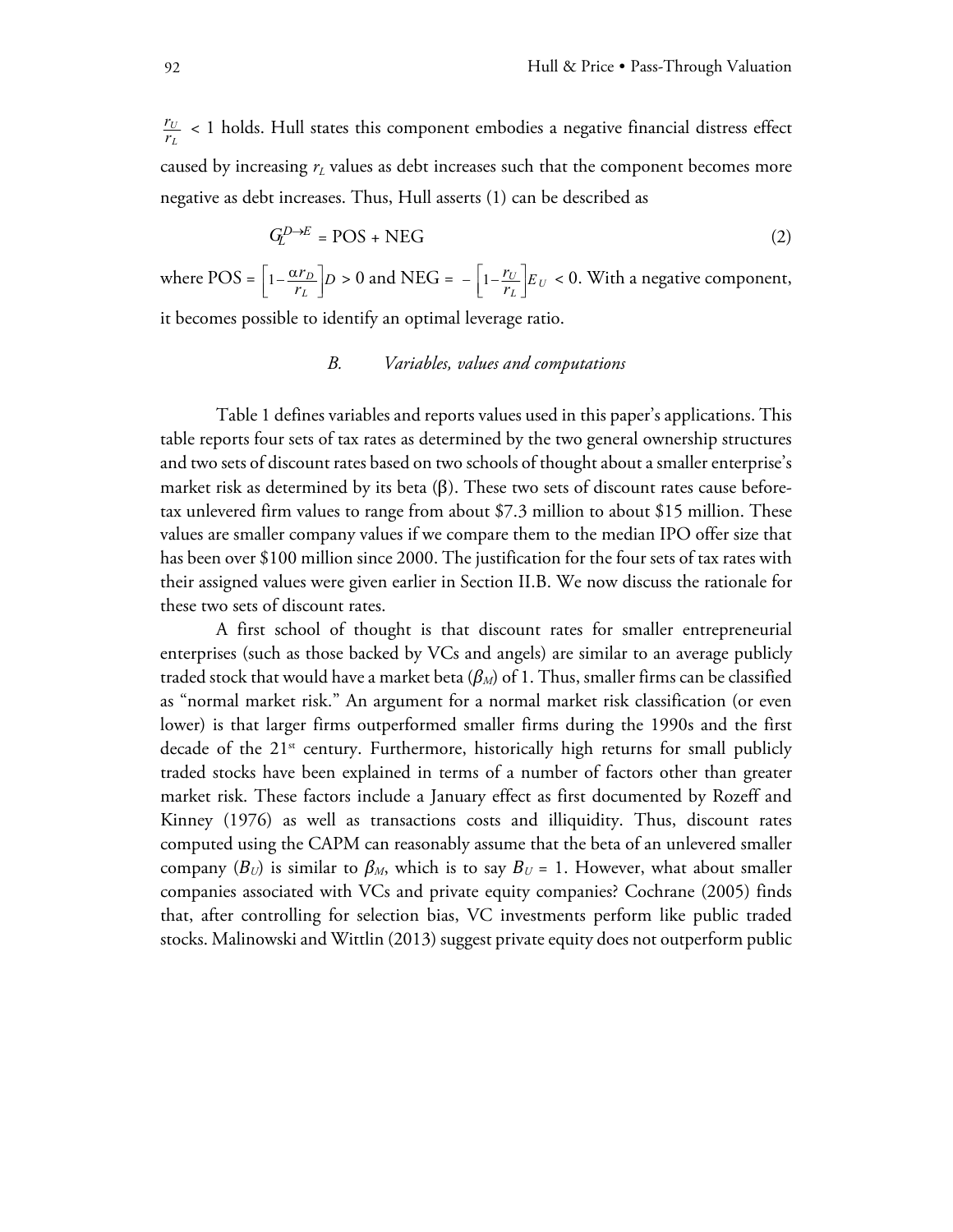equity in a manner that would be expected especially if one adjusts for greater leverage for private equity. Thus, the assumption of  $B_U = 1$  for smaller firms appears to be a reasonable assumption.

A second school of thought is that smaller entrepreneurial enterprises are riskier than a typical traded stock due to greater market risk. Thus, they should be classified as "high market risk." This is consistent with the notion that smaller firms are often financed by investors who require much larger returns. Thus, if this notion holds, it follows that  $B_U$  for small firms should be much larger than one. The assumption that  $B_U$ > 1 is consistent with Reyes (1990) who reports betas from 1 to near 4 for VC backed enterprises. Cochrane (2005) suggests *ΒU* = 2 for IPOs (1/3 of which are VC backed) but also points out the difficulty in accurately measuring betas.

Due to lack of clarity as what beta to use for a smaller enterprise when estimating discount rates, this paper's analysis as seen in the bottom of Table 1 will consider beta assumptions of  $B_U$  = 1 and  $B_U$  = 2 when examining a pass-through and a C Corp. Another reason to test two divergent betas is simply to determine if beta's size actually influences capital structure decision-making when using the CSM framework. This latter reason is a strong motivation for considering two contrasting betas.

| 1 <sup>st</sup> Set of Pass-through Tax Rates: $T_{CPass-Throught} = 0$ ; $T_{EPass-Throught} = 0.20$ ; $T_{DPass-Throught} = 0.25$                     |
|---------------------------------------------------------------------------------------------------------------------------------------------------------|
| $\alpha_{\text{Pass-Through}} = \frac{(1 - I_E)(1 - I_C)}{(1 - T_D)} = \frac{(1 - 0.20)(1 - 0)}{(1 - 0.25)} = 1.066667$                                 |
| 2 <sup>nd</sup> Set of Pass-through Tax Rates: $T_{CPass-Throught} = 0$ ; $T_{EPass-Throught} = 0.25$ ; $T_{DPass-Throught} = 0.20$                     |
| $\alpha_{\text{Pas-Throught}} = \frac{(1 - IE)(1 - IC)}{(1 - T_D)} = \frac{(1 - 0.23)(1 - 0)}{(1 - 0.20)} = 0.937500$                                   |
| 1 <sup>st</sup> Set of Corporation Tax Rates: $T_{C\text{ Corporation}} = 0.20$ ; $T_{E\text{ Corporation}} = 0.05$ ; $T_{D\text{ Corporation}} = 0.15$ |
| $\alpha_{\text{Corporation}} = \frac{(1 - I_E)(1 - I_C)}{(1 - T_D)} = \frac{(1 - 0.05)(1 - 0.20)}{(1 - 0.15)} = 0.894118$                               |
| 2 <sup>nd</sup> Set of Corporation Tax Rates: $T_{C\text{ Corporation}} = 0.30$ ; $T_{E\text{ Corporation}} = 0.05$ ; $T_{D\text{ Corporation}} = 0.15$ |
| $\alpha_{\text{Corporation}} = \frac{(1 - T_E)(1 - T_C)}{(1 - T_D)} = \frac{(1 - 0.05)(1 - 0.30)}{(1 - 0.15)} = 0.782353$                               |
| Cash Flow before Taxes = $CF_{BT}$ = \$1,654,135.34 $r_F$ = risk-free rate = 0.05<br>$r_M$ = market rate = 0.11                                         |
| 1 <sup>st</sup> Discount Rate Scenario: Normal market risk (risk of average public traded stock) with unlevered beta = $B_U$ = 1                        |
| $E_U$ rate = $r_U = r_F + B_U(r_M - r_F) = 0.05 + 1(0.11 - 0.05) = 0.11$<br>Interest for retiring $30\%$ <i>Ev</i> : <i>I</i> = \$269,473.68            |
| $2nd$ Discount Rate Scenario: High market risk (double all betas) with unlevered beta = $B_U$ = 2                                                       |

*EU* rate = *rU* = *rF* + *ΒU* (*rM* – *rF*) = 0.05 + 2(0.11 – 0.05) = 0.17 Interest for retiring 30%*EU*: *I* = \$169,670.50

#### Table 1: Variables Defined and Values Assigned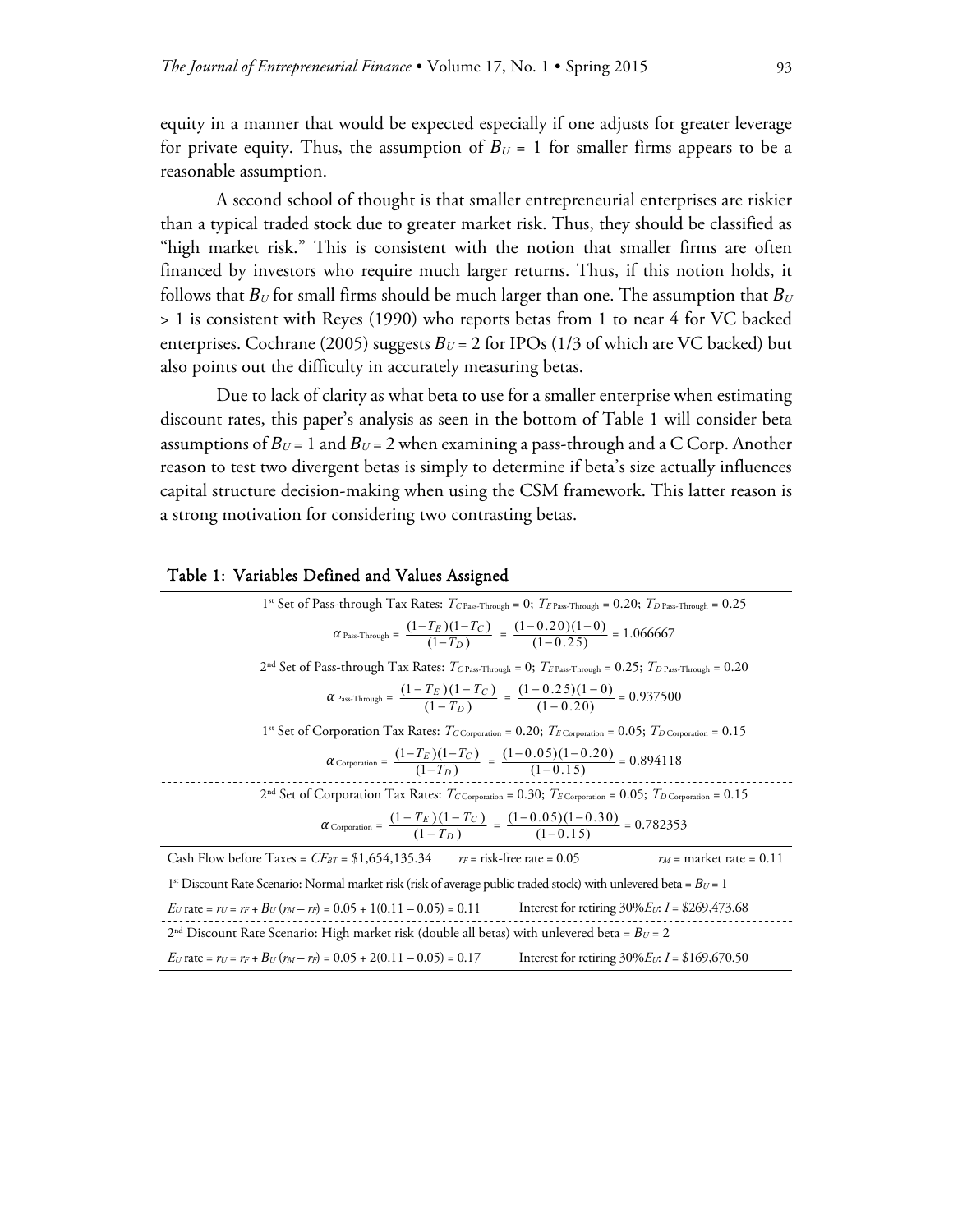We will use (where applicable) the values for variables given in the prior CSM application by Hull (2008) that uses equation (1). Despite our attempt to use similar values for variables, there are several major differences between this paper and prior CSM applied illustrations.

First, tax rates now depend on the ownership structure. In addition, this paper examines different sets of tax rates. This is seen in Table 1 where we introduce the four primary sets of tax rates used in this paper's comparison: two sets for a pass-through and two sets for a C Corp. As described later, other sets are used in robustness tests.

Second, in keeping with our intent of analyzing smaller entrepreneurial enterprises, we reduce the size of the cash flows from billions used in prior CSM illustrations to millions for this paper's illustration. In essence, we simply divide the before-tax perpetuity unlevered cash flows used in prior CSM illustrations by one thousand. Of importance, the pass-through and the C Corp that we compare in this paper will have the same before-tax cash flows and the same discount rates. Thus, the only difference will be tax rates that are determined by ownership structure.

*Third*, we test two different discount rate scenarios with one scenario having betas twice that of the other scenario. We see in Table 1 that the cost of unlevered equity  $(r_U)$ = 11% when  $B_U$  = 1 but  $r_U$  = 17% when  $B_U$  = 2. The computation for these values use the CAPM and its risk-free and market rates given in Table 1. When we use the  $\beta_U = 2$ assumption, we also double all other betas used by Hull (2008) when computing his levered equity returns and debt returns. Because before-tax unlevered equity cash flows are fixed, greater betas lead to greater discount rates and thus smaller firm values. This explains why the interest in Table 1 is smaller for the  $2<sup>nd</sup>$  discount rate scenario where betas are doubled. When  $E_U$  is smaller, the amount of debt to retire the same percentage is less.

## *C. Illustration for a tax rate set and a discount rate scenario*

In the upper portion of Table 2, we report values for variables for each designated *P* value where *P* refers to the debt choice or percentage of  $E_U$  retired by debt. To illustrate, the  $P = 50\%$  choice means that enough debt was issued to retire 50% of outstanding shares with the value of these shares equal to 50% *EU*. For brevity's sake, Table 2 only reports values for the first of our four sets of tax rates and the first of our two discount rate scenarios. Values using this tax rate set with the second discount rate scenario are computed in the same way. Similarly, values for the other three tax rate sets combined with a discount rate scenario are also computed in the same way.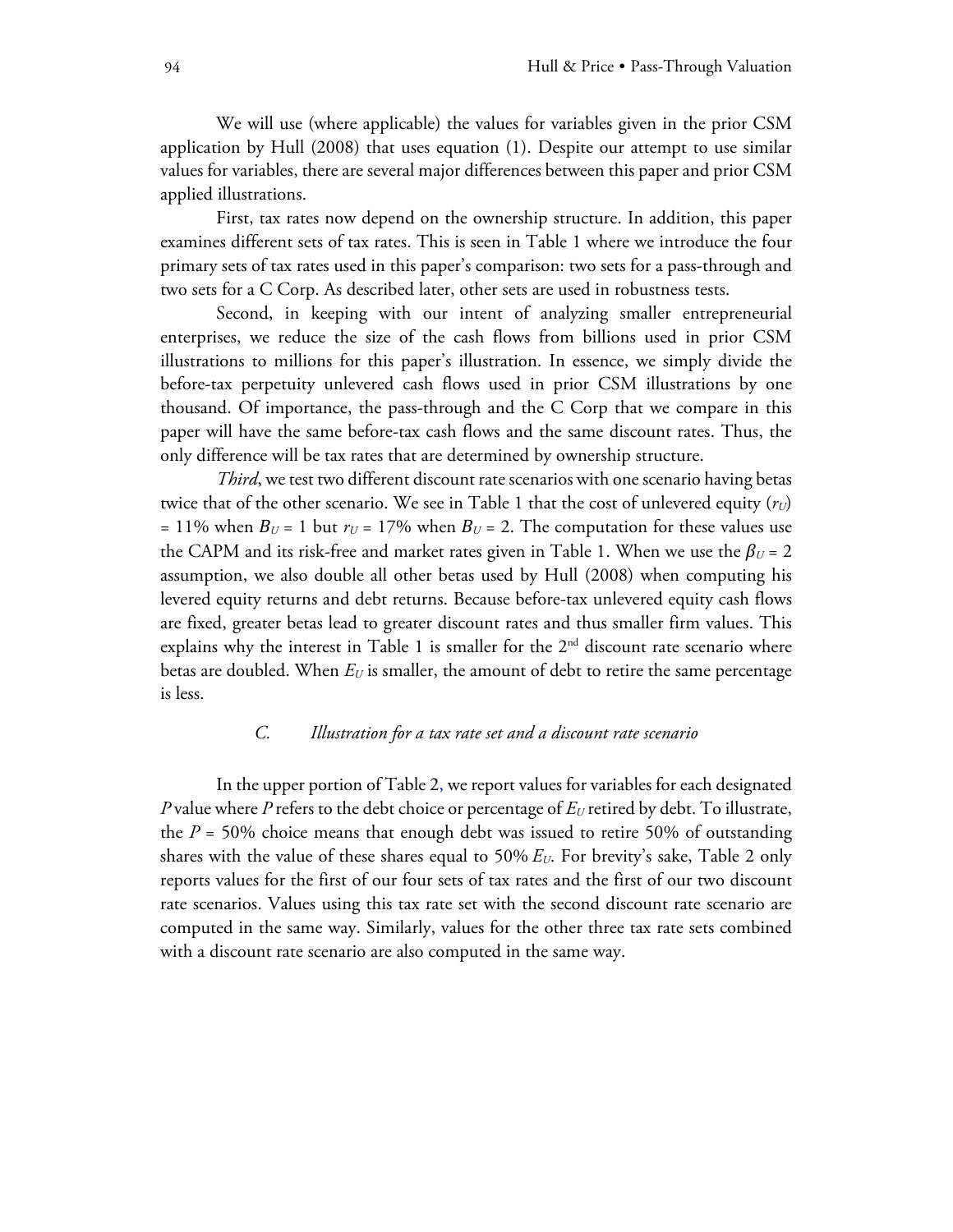Like prior CSM illustrations and for practical reasons, we focus on a finite number choices of debt-for-equity transactions with each subsequent choice increasing by 10%. The range of choices or *P* values in Table 2 are from 0% to 100% where 0% and 100% are the same since a 100% debt-for-equity transaction would by law make the debt owners become equity owners. The "30%" column where debt retires 30%  $E_U$  is given in bold print to highlight the fact that this column gives optimal *GL* and *VL* values. With the risk-free rate and market return given in Table 1 and the beta information in Table 2, costs of borrowing for debt and equity ( $r_D$  and  $r_L$ ) are computed for each P using the CAPM. The  $r_D$  and  $r_L$  values reported in Table 2 for the normal risk scenario were first formulated by Hull (2008) to be consistent with the betas and debt ratings advocated by Pratt and Grabowski (2008).

In the lower portion of Table 2, we use costs of borrowings, tax rates and the perpetual cash flows for equity and debt to show how *EU*, *D* and *GL* are calculated for the optimal debt choice of *P* = 30%. While the computations are not shown in Table 2 for the last five values, they can be calculated as follows.  $V_L = G_L + E_U$ .  $E_L = V_L - D$ , % $\Delta E_U$ =  $G_L/E_U$  in percentage form,  $NB = G_L/D$  in percentage form and  $\frac{D}{E} = D/E_L$ . *NB* refers to the "net benefit to leverage factor" and when multiplied by the amount of afterpersonal tax debt equals  $G_L$ . The optimal  $\frac{D}{E}$  value is *ODE*.

The %Δ*EU* of 7.77% in the "30%" column of Table 2 for *ODE* of 0.386 is consistent with the research (Graham, 2000; Korteweg, 2010; Van Binsbergen et al., 2010). For example, this research collectively suggests that  $G_L$  can be as much as 10% of a typical C Corp's value at its *ODE*. In addition, the %Δ*EU* values reported later in Tables 3 and 4 are also consistent with prior research. This is especially true for our normal risk results. All *GL* values in Table 2 for each *P* choice are computed using (1) with each *GL* composed of POS and NEG values given in (2). If desired, more details on computations can be found in Hull (2008).

#### IV. CSM Applied to a Pass-Through

 This section examines an unlevered non-growth pass-through enterprise as it undergoes a debt-for-equity transaction. The following section will investigate a C Corp with the same before-tax unlevered value. By assuming a pass-through and C Corp of the same size, we can use identical before-tax cash flows and discount rates. Regardless, our analysis would not be hampered with different cash flows because we include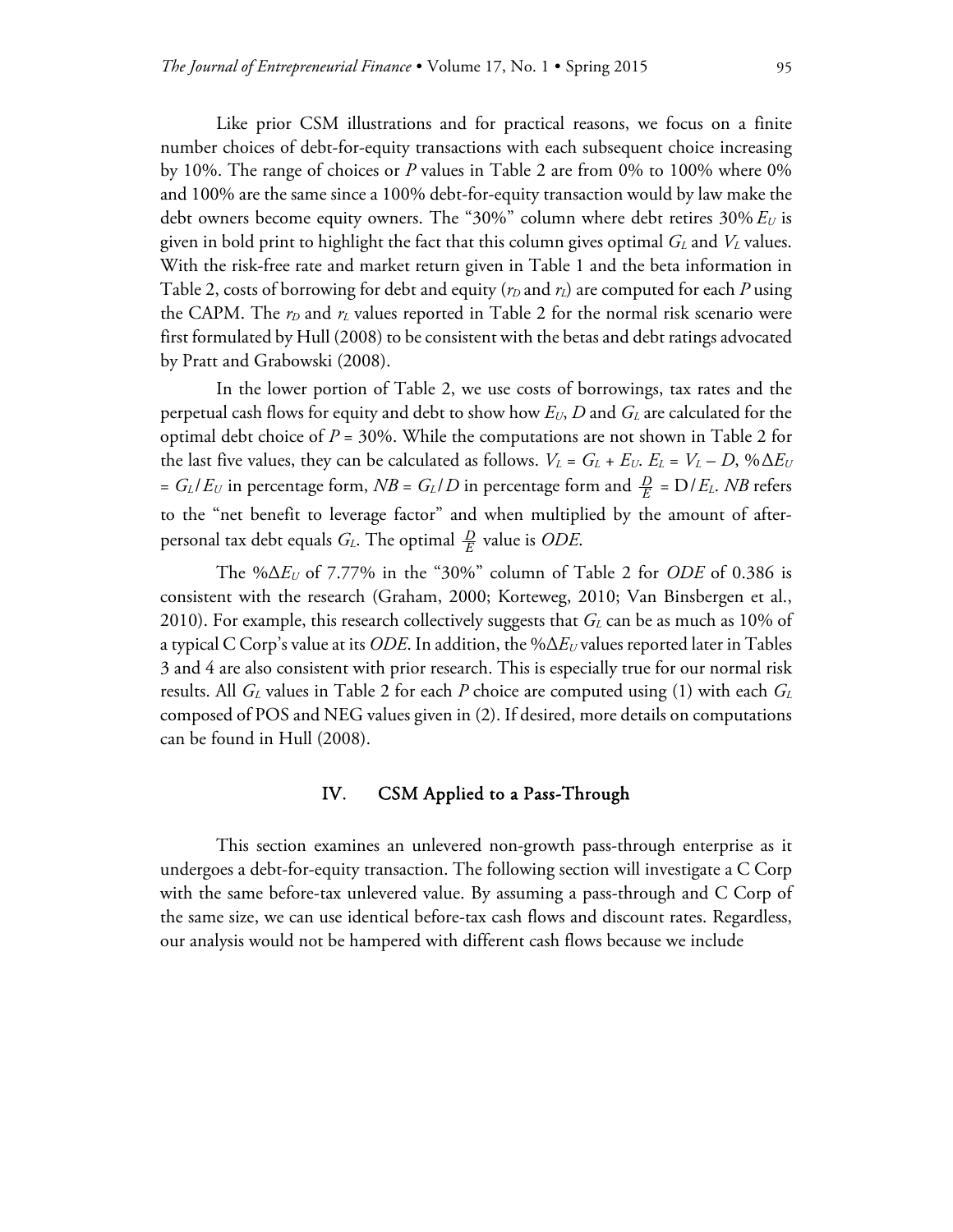## **Table 2:** Illustration using 1<sup>st</sup> Set of Pass-through Tax Rates of  $T_c = 0$ ,  $T_E = 0.20$  and  $T_D$  $= 0.25$  and 1<sup>st</sup> Discount Rate Scenario with Normal Market Risk where  $\beta_U = \beta_M$  $= 1.0$

NOTE: When  $P = 0$ , we have:  $\beta_D$  is not applicable or 0; equity beta  $(B_E) = B_U$  or 1;  $r_D = r_F$  or 0.05; and,  $r_L = r_U$  or 0.11. Where applicable, values are in millions of dollars. Bold print gives values for optimal  $G_L$  and  $V_L$  values.

| $P =$ Debt Choice or Percentage of $E_U$ Retired by Debt (or % $E_U$ Retired) |          |          |          |          |          |          |          |          |          |          |          |
|-------------------------------------------------------------------------------|----------|----------|----------|----------|----------|----------|----------|----------|----------|----------|----------|
| Variables                                                                     | $0\%$    | 10%      | 20%      | 30%      | 40%      | 50%      | 60%      | 70%      | 80%      | 90%      | 100%     |
| $D = P(E_U)$                                                                  | 0.000    | 1.203    | 2.406    | 3.609    | 4.812    | 6.015    | 7.218    | 8.421    | 9.624    | 10.827   | 0.000    |
| $B_D$                                                                         | 0.000    | 0.010    | 0.050    | 0.100    | 0.170    | 0.270    | 0.390    | 0.530    | 0.690    | 0.880    | 0.000    |
| $B_E$                                                                         | 1.000    | 1.020    | 1.060    | 1.140    | 1.250    | 1.380    | 1.550    | 1.750    | 1.980    | 2.240    | 1.000    |
| $r_D$                                                                         | 0.0500   | 0.0506   | 0.0530   | 0.0560   | 0.0602   | 0.0662   | 0.0734   | 0.0818   | 0.0914   | 0.1028   | 0.0500   |
| $r_L$                                                                         | 0.1100   | 0.1112   | 0.1136   | 0.1184   | 0.1250   | 0.1328   | 0.1430   | 0.1550   | 0.1688   | 0.1844   | 0.1100   |
| <b>POS</b>                                                                    | 0.000    | 0.619    | 1.209    | 1.788    | 2.340    | 2.817    | 3.266    | 3.681    | 4.066    | 4.389    | 0.000    |
| <b>NEG</b>                                                                    | 0.000    | $-0.130$ | $-0.381$ | $-0.853$ | $-1.444$ | $-2.065$ | $-2.776$ | $-3.493$ | -4.191   | -4.854   | 0.000    |
| Gī.                                                                           | 0.000    | 0.489    | 0.827    | 0.935    | 0.896    | 0.751    | 0.490    | 0.188    | $-0.125$ | $-0.465$ | 0.000    |
| $V_L$                                                                         | 12.030   | 12.519   | 12.857   | 12.965   | 12.927   | 12.781   | 12.520   | 12.218   | 11.905   | 11.565   | 12.030   |
| $E_L$                                                                         | 12.030   | 11.316   | 10.451   | 9.356    | 8.114    | 6.766    | 5.302    | 3.797    | 2.281    | 0.738    | 12.030   |
| $\% \Delta E_U$                                                               | $0.00\%$ | 4.07%    | 6.88%    | $7.77\%$ | 7.45%    | 6.24%    | 4.07%    | 1.56%    | $-1.04%$ | $-3.87%$ | $0.00\%$ |
| NВ                                                                            | $0.00\%$ | 40.7%    | 34.4%    | 25.9%    | 18.6%    | 12.5%    | 6.79%    | 2.23%    | $-1.30%$ | $-4.30%$ | $0.00\%$ |
| $\frac{D}{E}$                                                                 | 0.000    | 0.106    | 0.230    | 0.386    | 0.593    | 0.889    | 1.361    | 2.218    | 4.219    | 14.671   | 0.000    |

Before-tax: 
$$
E_U
$$
 (or  $V_U$ ) =  $\frac{C}{r_U} = \frac{(1 - PBR)CF_{BT}}{r_U}$  with  $PBR = 0$  (non-growth),  $CF_{BT} = $1,654,135.34$   
and  $r_U = 0.11$ , we get:  $E_U = \frac{(1-0) \$1,654,135.34}{0.11} = $15,037,593.98$   
After-tax:  $E_U$  (or  $V_U$ ) =  $\frac{(1 - T_E)(1 - T_C)C}{r_U} = \frac{(1 - T_E)(1 - T_C)(1 - PBR)CF_{BT}}{r_U}$  with  $PBR = 0$  (non-growth),  
 $CF_{BT} = $1,654,135.34$ ,  $T_E = 0.20$ , and  $T_C = 0$ , we get:  
 $E_U = \frac{(1-0.20)(1-0)(1-0) \$1,654,135.34}{0.11} = \frac{\$1,323,308.27}{0.11} = \$12,030,075$   
For the optimal choice of  $P = 30\%$  where debt retrieves  $30\%E_U$  and  $I = $269,473.68$ , we have:

| $D = P(E_U) = 0.3$ (\$12,030,075) = <b>\$3,609,023</b> or $D = \frac{(1 - T_D)I}{r_D} = \frac{(1 - 0.25) $269,473.68}{0.0560}$ =                      |  | $=$ \$3,609,023 |
|-------------------------------------------------------------------------------------------------------------------------------------------------------|--|-----------------|
| Using equation (1) we have: $G_L^{D\to E} = \left[1 - \frac{\alpha r_D}{r_I}\right]D - \left[1 - \frac{r_U}{r_I}\right]E_U =$                         |  |                 |
| $\left[1-\frac{1.066667(0.056)}{0.1184}\right]$ \$3,609,023 - $\left[1-\frac{0.11}{0.1184}\right]$ \$12,030,075 = \$1,788,254 - \$853,485 = \$934,769 |  |                 |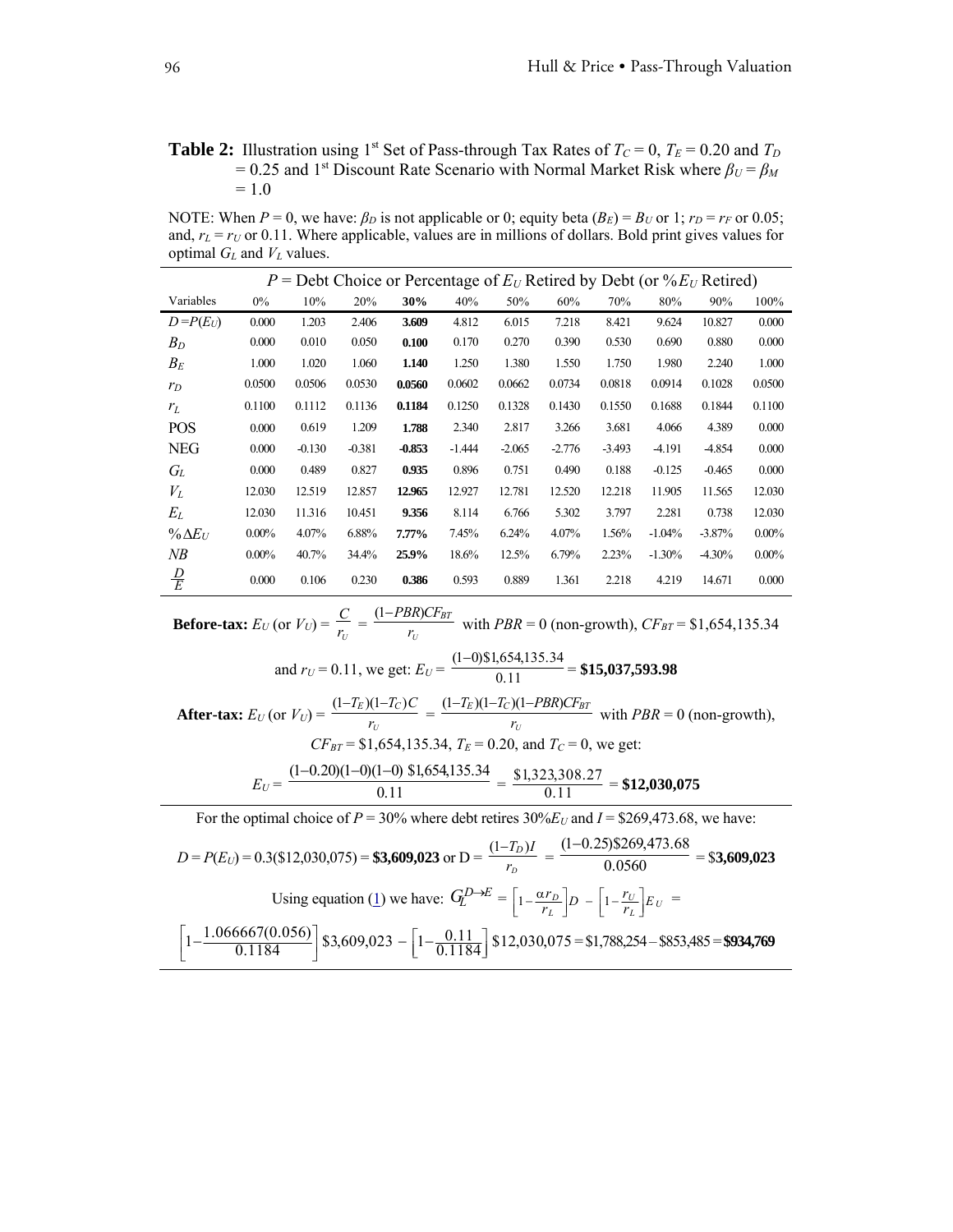percentage changes and fractions in our analysis and we could normalize other values as needed. Despite this paper's similar use of values found in prior CSM exercises and applications, the results of this paper can deviate from prior applications because we use tax rates based on two different ownership structures and discount rates based on two divergent beta scenarios.

## *A. Non-growth pass-through with normal market risk*

 For our pass-through applications for a non-growth situation using (1), we test the two sets of personal tax rates on equity and debt income that were introduced in Table 1. As argued previously, both sets are feasible for a pass-through enterprise. Regardless, as described later, our results are largely invariant to both the size of the personal tax rates and the differential between them especially for realistic values and differentials.

 As shown earlier in Table 1 and repeated in the first rows of Panels A and B in Table 3, our first set of tax rates are  $T_E = 0.20$ ,  $T_D = 0.25$  and  $T_C = 0$ . For the normal risk results in Panel A, we report an after-tax unlevered equity  $(E_U)$  of \$12.030M (where M  $=$  millions) for which this  $E_U$  was computed in Table 2. For our second set of tax rates, we maintain the 0.05 differential between personal tax rates but switch the values for  $T_E$ and  $T_D$  by using  $T_E$  = 0.25,  $T_D$  = 0.20 and  $T_C$  = 0. This gives an after-tax  $E_U$  of \$11.278M in the second row of Panel A, which is smaller than the  $E_U$  in the first row due to its higher personal tax on equity. Both of these after-tax  $E_U$  values of \$12.030M and \$11.278M have the same before-tax  $E_U$  value that was computed as \$15,037,593.98 in Table 2.

 For the first set of tax rates, the first row of Panel A in Table 3 reports that firm value is maximized by issuing debt to retire  $30\% E_U$ . This gives maximum  $G_L$  (called max *GL*) of \$0.935M; maximum levered firm value (called max *VL*) of \$12.965M; %Δ*EU* of 7.77%; *NB* of 25.90%; and, *ODE* of 0.386. Thus, in after-tax dollars, debt increases firm value by 7.7%, the firm can add \$25.9 to  $E_U$  for every \$100 of debt issued; and, the firm optimally finances with \$38.6 in debt for every \$100 of equity. These values given in the first row of Panel A in Table 3 were also shown in Table 2 in the "30%" column. Values for other *P* choices between 0% and 100% were also shown in Table 2. There we get insight into the concave relation between  $G_L$  and  $V_L$  with leverage that is respectively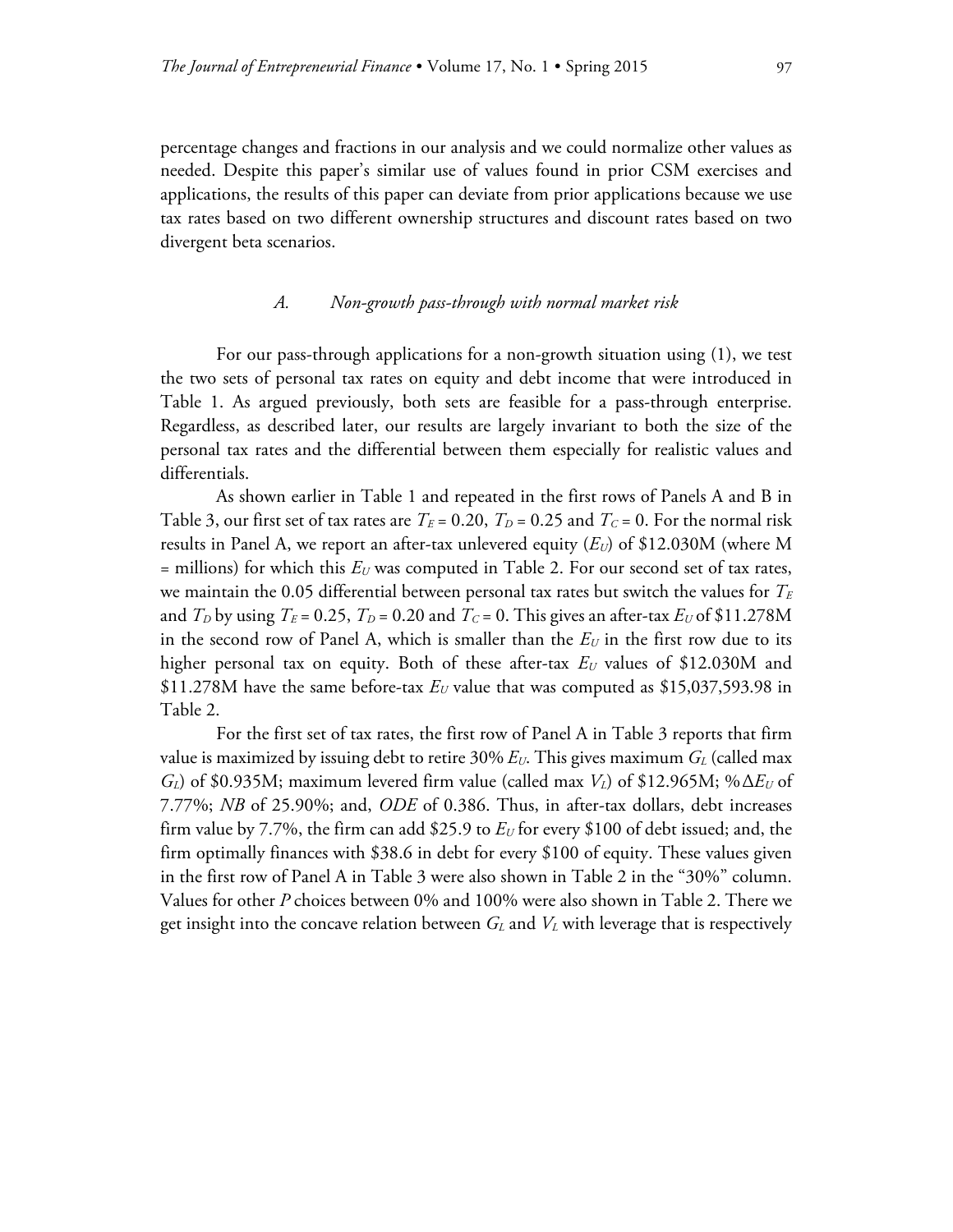visualized in Figure 1 and Figure 2. This concave relation is consistent with trade-off theory.

|                                           | $% E_{U}$<br>Retired | $E_U$   | Max G <sub>t</sub> | Max V <sub>r</sub> | % $\Delta E_U$ | NB     | <i>ODE</i> |  |  |
|-------------------------------------------|----------------------|---------|--------------------|--------------------|----------------|--------|------------|--|--|
| <b>Panel A</b> Normal Risk                |                      |         |                    |                    |                |        |            |  |  |
| $T_F = 0.20$ ; $T_D =$<br>0.25; $T_c = 0$ | $30\%E_U$            | 12.030M | 0.935M             | 12.965M            | 7.77%          | 25.90% | 0.386      |  |  |
| $T_F = 0.25$ ; $T_D =$<br>0.20; $T_c = 0$ | $40\%E_U$            | 11.278M | 1.121M             | 12.399M            | 9.94%          | 24.85% | 0.572      |  |  |
| Panel B High Risk (double betas)          |                      |         |                    |                    |                |        |            |  |  |
| $T_F = 0.20$ ; $T_D =$<br>0.25; $T_c = 0$ | $30\% E_U$           | 7.784M  | 0.808M             | 8.593M             | 10.39%         | 34.62% | 0.373      |  |  |
| $T_F = 0.25$ ; $T_D =$<br>0.20; $T_c = 0$ | $40\% E_{U}$         | 7.298M  | 0.861M             | 8.159M             | 11.80%         | 29.50% | 0.557      |  |  |

Table 3: Non-growth results for a pass-through using equation (1)

For the second set of rates in the second row of Panel A where  $T_E = 0.25$ ,  $T_D =$ 0.20 and  $T_c = 0$ , we find firm value is now maximized by issuing debt to retire  $40\%E_U$ instead of 30% $E_U$  found in the first row. This is caused by  $T_D$  being lower at 0.20 so that there is now more advantage to debt because debt owners pay less taxes. With 40%*EU* retired, we get max  $G_L = \$1.121M$ , max  $V_L = \$12.399M$ , % $\Delta E_U$  of 9.94%,  $NB = 24.85\%$ , and *ODE* = 0.572. Despite the advantage for equity valuation when  $T_E$  = 0.20, the highest max  $G_L$  results occur when  $T_E = 0.25$  because a lower  $T_D = 0.20$  leads to more debt and thus a higher  $G_L$ . However, the lower  $T_D$  does not create enough of an increase in  $G_L$  to offset the advantage of a lower  $T_E$  when valuing  $V_L$ . This is seen from the max  $V_L$  values of \$12.965M for when  $T_E$  is 0.20 in the first row of Panel A compared to max  $V_L$  of \$12.399M when  $T_E$  is 0.25 in the second row.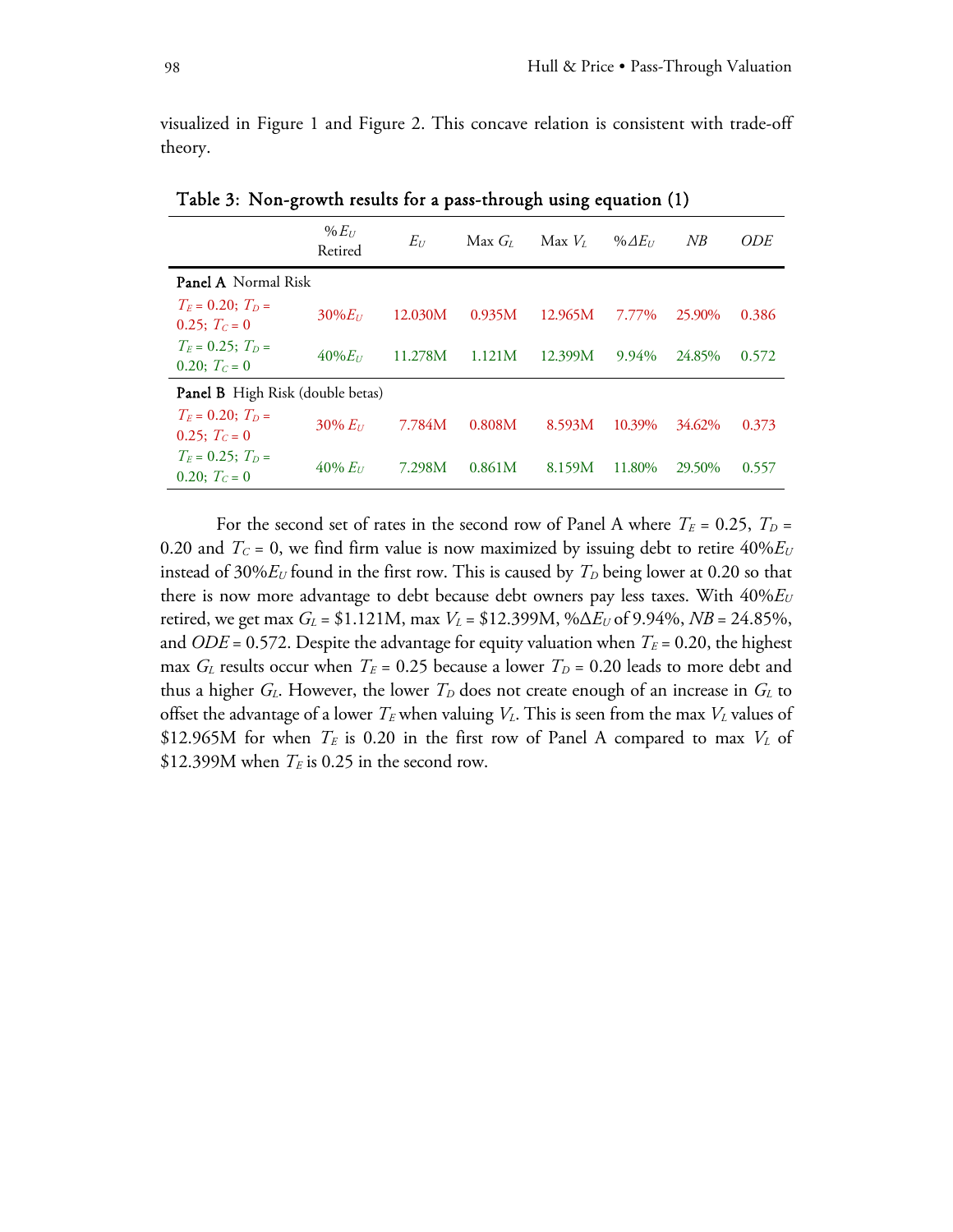

Figure 1 presents Panel A's two sets of results for *G<sub>L</sub>* for each choice from 0% to 100% where if *P* = 100% the enterprise legally reverts back to its unlevered condition. In this figure,  $G_L$  is plotted along the vertical axis (with values in millions of dollars) and the percent of unlevered equity retired (or *P* values representing debt choices) along the horizontal axis. This figure clearly portrays that a pass-through gains more from leverage if it can get financing from debt owners who have a lower personal tax rate of  $T_D = 0.20$ (instead of  $T_D = 0.25$ ). The pass-through will also end of up issuing more debt and have a higher *ODE*.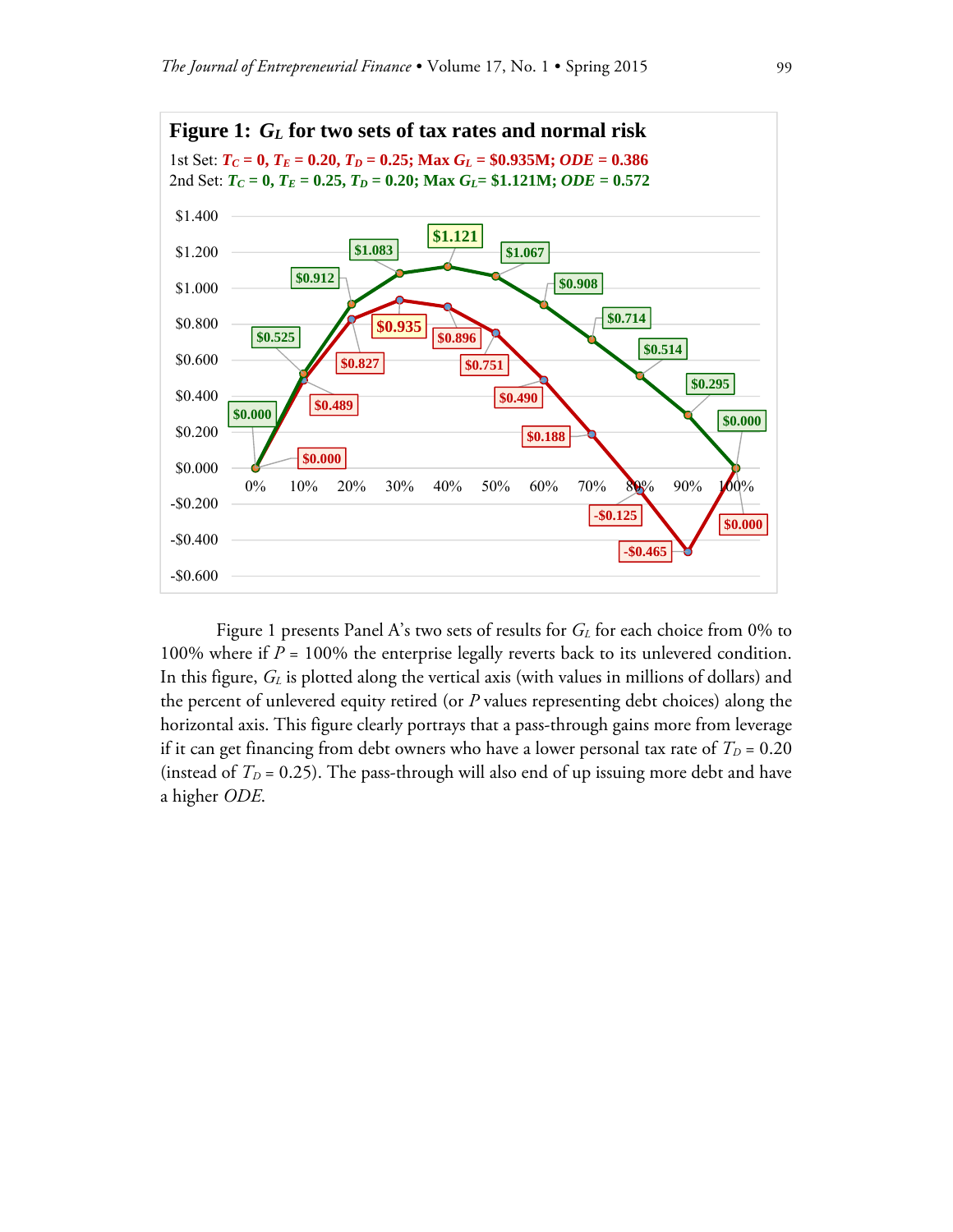

In Figure 2, we graphically illustrate that  $V_L$  is higher when  $T_E = 0.20$  (instead of  $T_E$  = 0.25) for all debt choices except the highest debt choices. In this figure,  $V_L$  is plotted along the vertical axis (with values in millions of dollars) and the percent of unlevered equity retired along the horizontal axis. With higher debt choices, the advantage to equity of a lower tax rate is lost because most of the equity has been retired. The results for doubling the market risk are discussed later but we could also show the same patterns found in Figure 1 and Figure 2 if we doubled the market risk.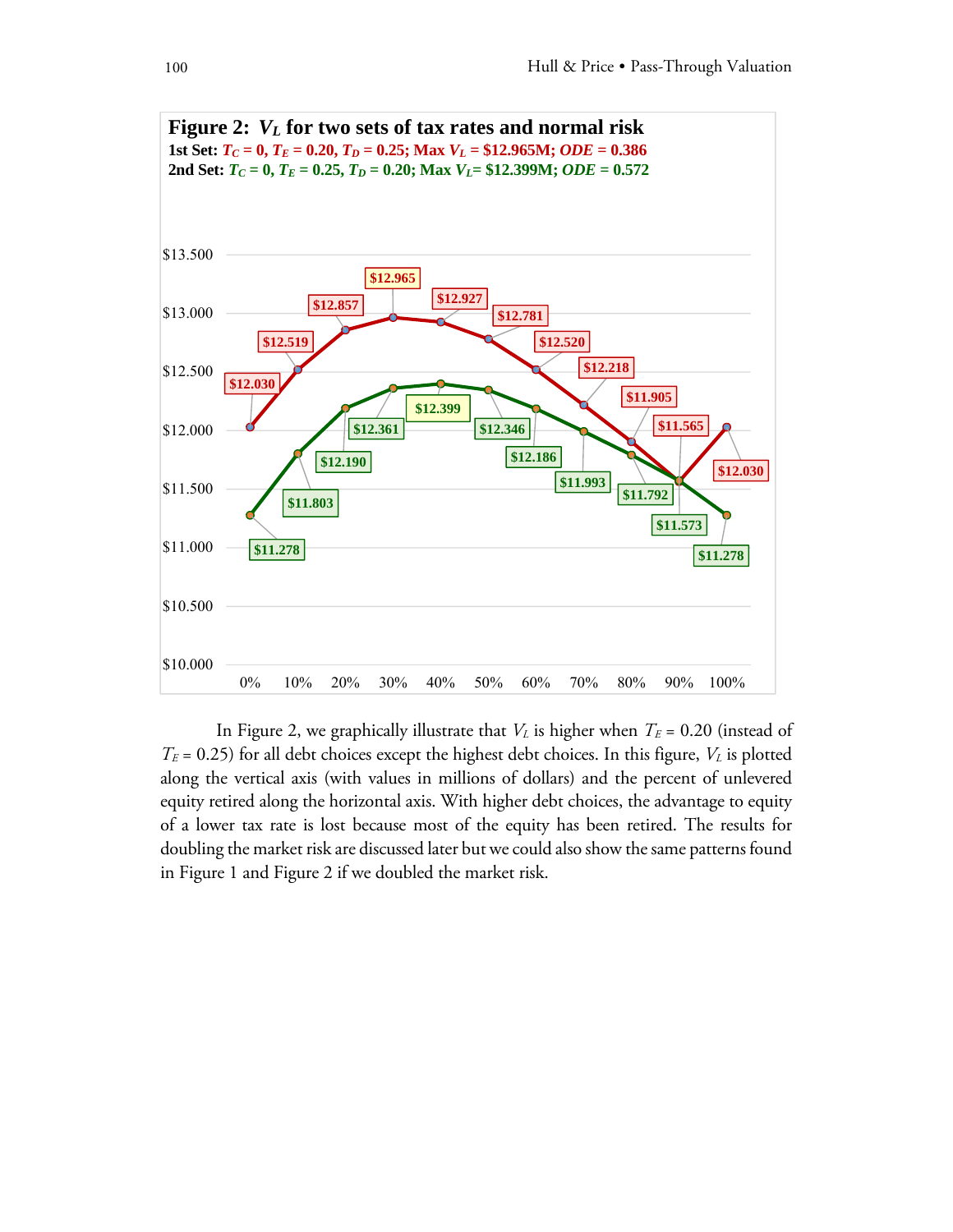#### *B. Robustness of Results*

We tested other  $T_E$  and  $T_D$  values and found the same pattern of results. For example, we examined personal tax values from 0 to as high as 0.70 but, as long as there was a 0.05 differential between  $T_E$  and  $T_D$ , the general results were alike in that the same  $30\%E_U$  and  $40\%E_U$  were retired when generating the max  $G_L$ . As might be expected, whenever  $T_E$  and  $T_D$  values were lower but with the same 0.05 differential, the  $G_L$  and *VL* values were higher since values are reported on an after-tax basis (which for passthroughs are simply on an after-personal tax basis) and less personal taxes mean higher after-tax values. Despite the fact max  $G_L$  and max  $V_L$  increase as personal tax rates fall, differences between max *GL* and max *VL* differ very little whenever rates fall as long as the 0.05 differential is maintained. This is true regardless as to whether  $T_E > T_D$  by 0.05 or  $T_D > T_E$  by 0.05.

 We also tried a 0.10 differential and for reasonable personal tax rates (e.g., those under the current maximum of 0.396), the same two debt choices of 30% $E<sub>U</sub>$  retired and 40%*EU* retired were always found to maximized value. When we tried a 0.15 differential, we got similar results with one exception. When  $T_E$  was greater than  $T_D$  by a 0.15 differential, the  $40\%E_U$  retired increased to  $50\%E_U$  retired but the increase in value (as measured by %Δ*EU* variable) was very minor and virtually unnoticeable. Thus, the 40%*EU* and 50%*EU* choices yield about the same increase in value. Regardless, as *TE* separates itself from  $T<sub>D</sub>$  by becoming increasingly greater, then more debt is likely to result since the personal tax advantage to issuing debt increases.

What if  $T_E = T_D$ ? We examined this question for rates from 0 to 0.70 and found that as long as personal tax rates were equal, then the enterprise retired 40%*E*<sub>*U*</sub>. Thus, these results are the same as that for the tax rates set of  $T_E = 0.25$ ,  $T_D = 0.20$  and  $T_C = 0$ .

#### *C. Capital structure decision rules for managers of pass-throughs*

 From our analysis just completed, an important conclusion can be made: our choice of how much  $E_U$  to retire for a pass-through is generally invariant to the size of  $T_E$ and  $T_D$  and a reasonably large differential between  $T_E$  and  $T_D$ . Thus, even if our sets of tax rates are not found for a particular enterprise, our general results still hold as to what percent of equity should be retired. This is important for managers of pass-throughs in the U.S.A. or countries with similar tax rate structures as they simply need to follow this general rule when making their capital structure decision.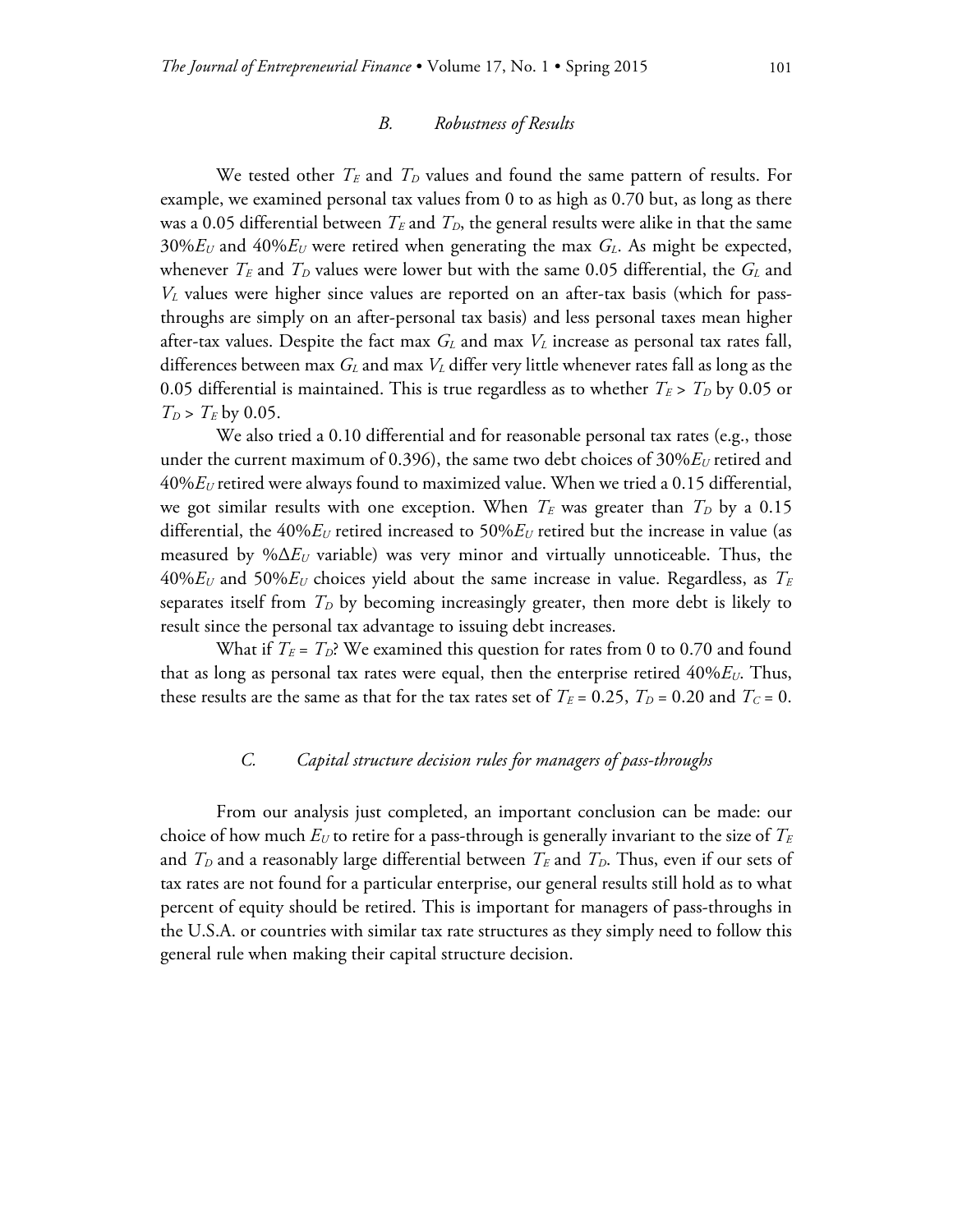#### General Rule for Normal Market Risk

If  $T_E > T_D$  then retire 30%  $E_U$  and if  $T_D \ge T_E$  then retire 40%  $E_U$ .

 To determine to what extent this rule is confined to the differential range of 0.05 to 0.15 mentioned previously, we tested other differentials in personal tax rates on debt and income equity to determine if we could drop the 0.05 cut-off or increase the 0.15 cut-off. We found the lower cut-off could be dropped down to 0.01. To illustrate, when we tested a 0.01 differential in personal tax rates, the %*EU* retired was not altered and this test was true for  $T_E$  and  $T_D$  values up to 90%. We did further tests to refine the 0.15 differential as a cutoff and found that a more precise cut-off could not be made that covered both  $T_E > T_D$  and  $T_D$  >  $T_E$ . When  $T_E$  >  $T_D$ , the cut-off depended on the size of the personal tax rates as the cutoff fell below the 0.15 differential as the personal tax rates increased. When  $T_D > T_E$ , the 0.15 cut-off did hold but this 0.15 cut-off increased to a 0.19 differential as the personal tax rates become smaller.

 Thus, a more precise statement of our general rule for managers of a non-growth pass-through is:

# Precise Rule for Normal Market Risk

If  $T_E > T_D$  then retire 30%  $E_U$  if the differential is between 0 and 0.10 with the differential increasing from 0 to 0.15 for smaller personal tax rates, and if  $T_D \geq T_E$  then retire 40%  $E_U$  if the differential is between 0 and 0.15 with the differential increasing from 0 to 0.19 for smaller personal tax rates.

As will be covered next, both the general and the precise rule are similar for high market risk.

### *D. Non-growth pass-through with high market risk*

 Up to this point, we have assumed that the discount rates for our pass-through are those for a normal company with average market risk. Let us now assume that our pass-through has twice as much market or nondiversifiable risk by doubling the betas we have been using. For example, we took the betas of Hull (2008) that we have been using to compute costs of borrowing and doubled them. Thus, the unlevered equity beta increased from  $\beta_U$  = 1 to  $\beta_U$  = 2. Similarly, we doubled all other debt and levered equity betas of Hull and used the CAPM to recompute discount rates, all of which became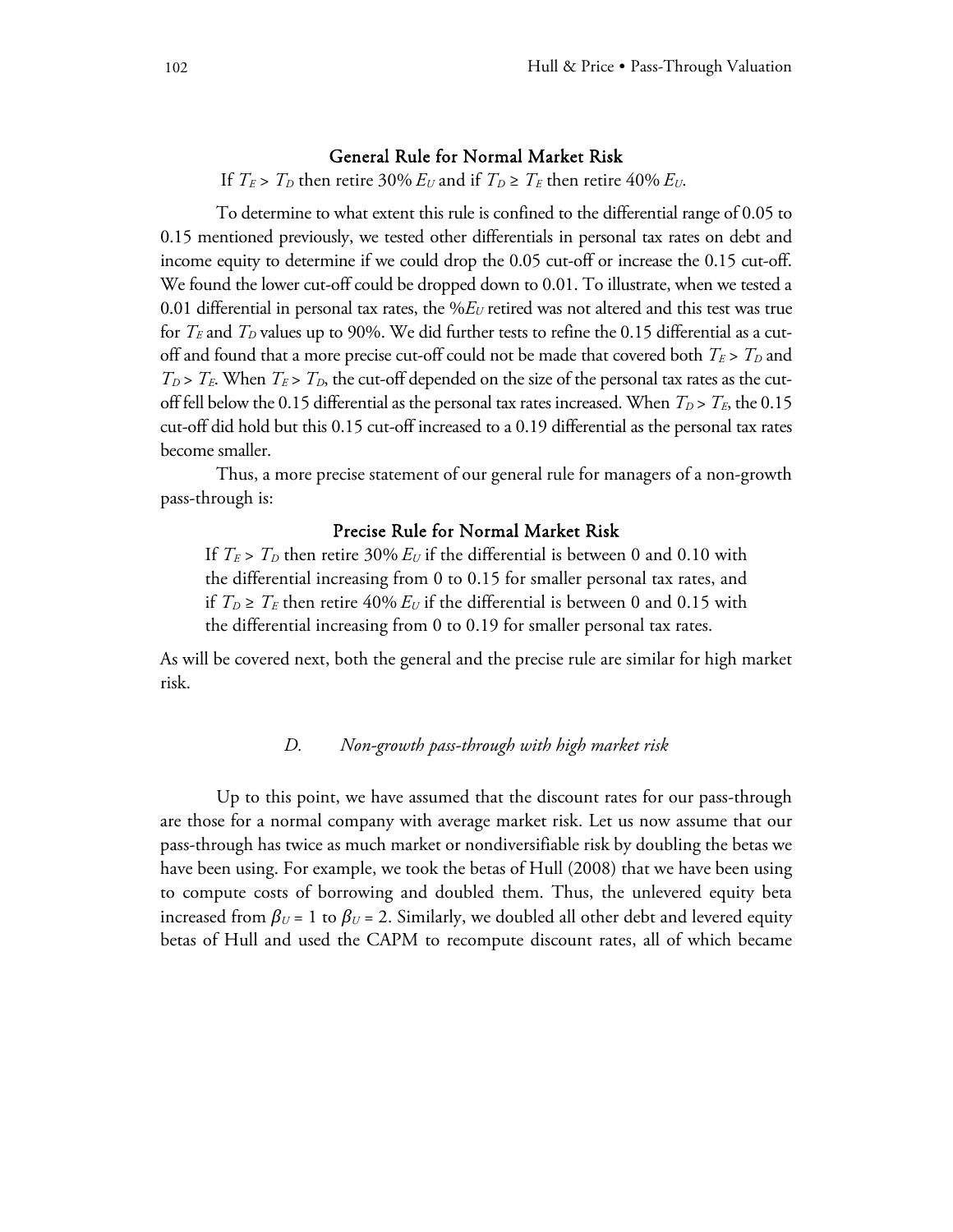much greater when beta increases. The results when doubling betas are reported in Panel B of Table 3. In comparing the two panels in this table, we can find many general similarities in terms of how values change from the first set of tax rates to the second set of tax rates. However, there are fall-offs in perpetuity values when cash flows are discounted by higher costs of borrowings. For example, the reported max  $G_L$  values of \$0.935M and \$1.121M in Panel A fall to \$0.808M and \$0.861M in Panel B. While max  $G_L$  and max  $V_L$  values fall, % $\Delta E_U$  values increase noticeably. With betas doubled, the *NB* values increase while the *ODE* values decrease slightly.

 All of these changes with betas doubled give the appearance of a substantial difference. However, the key variable of the "% *EU* Retired" does not change as the first rows in both panel are  $30\% E_U$  retired and the second rows are both  $40\% E_U$  retired. Thus, despite the differences, the pass-through's managerial decision-making is unchanged because the same percent of unlevered equity is retired. We conducted further high market risk tests and found results similar to those reported earlier for normal market risk tests including differential cut-offs. However, one dissimilarity was a tendency to retire less unlevered equity. To illustrate, when personal tax rates are equal, the rules given earlier for normal market risk change so that the ">" and "≥" signs are switched. Thus, we have this general rule for a pass-through manager for high market risk:

#### General Rule for High Market Risk

If  $T_E \ge T_D$  then retire 30%  $E_U$  and if  $T_D > T_E$  then retire 40%  $E_U$ .

Similarly, we have this precise rule for a pass-through manager for high market risk:

# Precise Rule for High Market Risk

If  $T_E \geq T_D$  then retire 30% $E_U$  if the differential is between 0 and 0.10 with the differential increasing from 0 to 0.15 for smaller personal tax rates, and if  $T_D$  >  $T_E$  then retire  $40\%E_U$  if the differential is between 0 and 0.15 with the differential increasing from 0 to 0.19 for smaller personal tax rates.

Thus, any rule offered to managers would be very similar regardless of the market risk assumed to hold. The only minor alteration would be switching the ">" and "≥" signs as dictated by the market risk.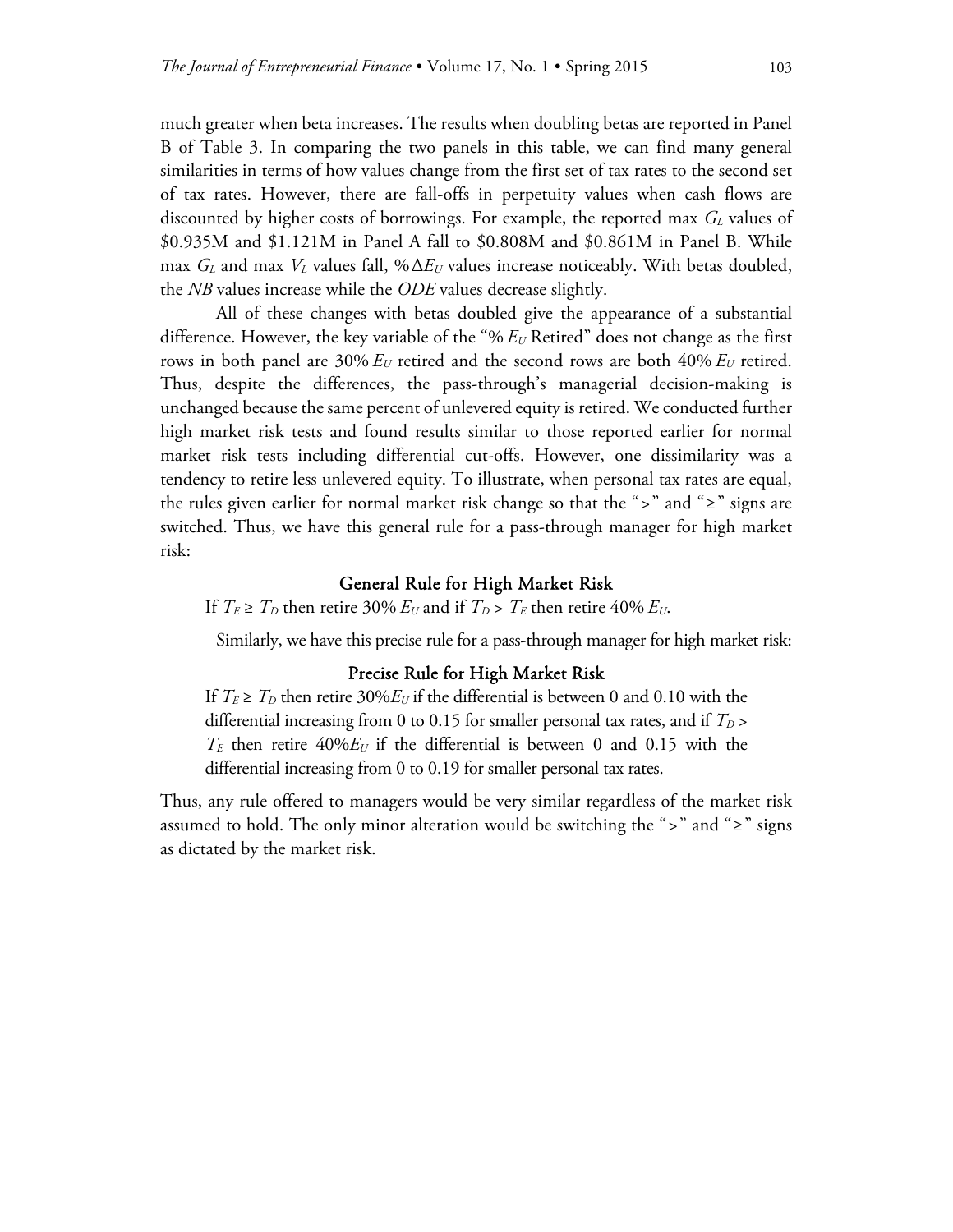# V. Pass-Through versus C Corp Comparison Using CSM

 Pass-throughs and C Corps can take on an array of similar sizes and thus analogous characteristics.3 This means we can do a comparative analysis assuming a situation where a pass-through and a C Corp are alike in terms of cash flows and risk factors leading to similar discount rates. Thus key variables can be identical except for corporate and personal tax rates that are unique to each of the two ownership structures. In this section, we compare a pass-through and C Corp to determine if there are any differences in these two ownership structures. We repeat our prior analysis for a passthrough by doing it for a C Corp. For our C Corp analysis, we use the same before-tax cash flow and discount rates that were used for our pass-through. The major difference in our C Corp analysis are in tax rates as C Corps are governed by different tax laws. While pass-throughs pay no tax on corporate or business income, profitable C Corps can pay a high effective tax rate and also have lower effective personal tax rates (especially for equity income) stemming from U.S.A. tax legislation described in Section II.B. For reasons described there, we fix  $T_E$  at 0.05 and  $T_D$  at 0.15 for all C Corp tests. We examine two  $T_c$  values of 0.20 and 0.30 for reasons also explained previously in Section II.B.

### *A. Comparison of the results for the two ownership structures*

 Table 4 reports our C Corp results. We will highlight five observations when comparing the seven columns in this table with those in Table 3. In this comparison, we remind the reader that whereas our assigned tax rates are reasonable estimates, they are not applicable to all pass-throughs and C Corps.

*First*, we find after-tax firm values given for the pass-through in Table 3 are greater than the corresponding C Corp values in Table 4. This is seen by comparing the

-

<sup>&</sup>lt;sup>3</sup> Whereas we can associate pass-throughs with small companies like a sole proprietorship, there are no restrictive limits on size as there are plenty of multi-million and even multi-billion dollar pass-throughs. For example, large LLC pass-throughs include Chrysler Group, Kaiser Permanente, and Mars Chocolate North America. A sole proprietorship might also desire to be a corporation for a number of reasons including a desire to have limited liability, establish a plan making its health costs deductible, and deduct a number of fringe benefits.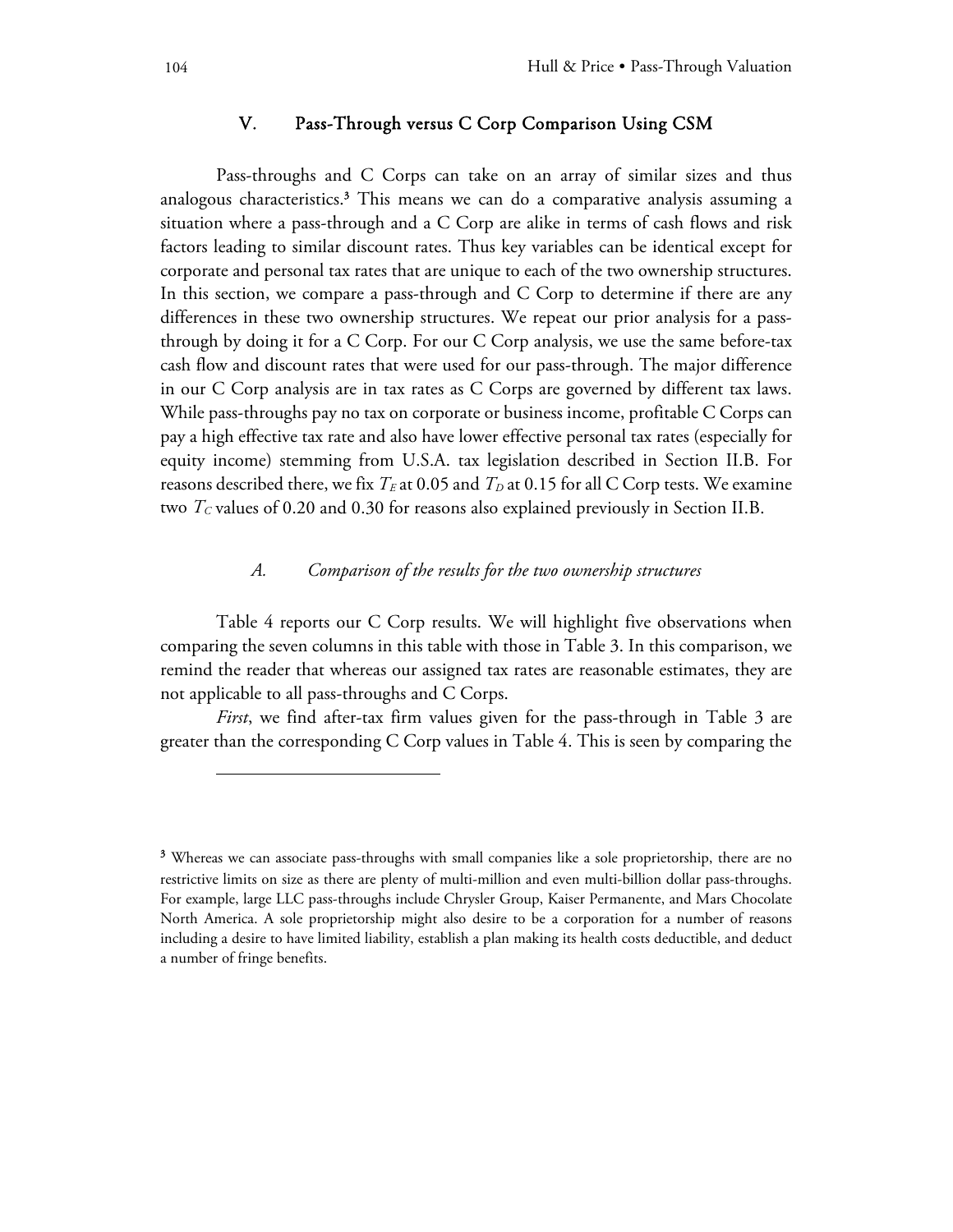" $E_U$ " and "Max  $V_L$ " columns in Tables 3 and 4. Computing averages for  $E_U$  and max  $V_L$ values in each table and comparing the percentage difference in averages for both  $E_U$  and max *VL*, we find that the pass-through has percentage differences that yield an 8.1% greater *EU* and a 5.8% greater max *VL*. The difference between corporate tax rates for the pass-through and C Corp is vast enough so that the personal tax advantage that the C Corp enjoys over the pass-through cannot overcome the disadvantage that the C Corp has from having to pay corporate taxes. However, the firm valuation advantage for the pass-through does not appear to be as great as one might expect. This is especially true for max *VL* where the difference amounts to only 5.8%. This difference would be greater were it not for the greater advantage of leverage for C Corps as discussed next.

*Second*, in comparing Tables 3 and 4, we discover a greater advantage to leverage is achieved for the C Corp. This is seen by comparing the "Max *GL*" and "%Δ*EU*" columns in Tables 3 and 4 where we find that a C Corp has higher values. Computing averages for max  $G_L$  and % $\Delta E_U$  values in each table and comparing the percentage difference in averages for max  $G_L$  and  $\% \Delta E_U$ , we find that the C Corp has percentage differences that yield a 15.1% greater max  $G_L$  and a 21.0% greater % $\Delta E_U$ . We attribute these greater gains from leverage to the C Corp's capacity to lower their corporate taxable income through the interest deduction that lowers its corporate tax payment. For a pass-

|                                              | $%E_{11}$<br>Retired | $E_U$   | Max G <sub>i</sub> | Max V <sub>t</sub> | % $\Delta E_U$ | NB     | <i>ODE</i> |  |  |
|----------------------------------------------|----------------------|---------|--------------------|--------------------|----------------|--------|------------|--|--|
| <b>Panel A</b> Normal Risk                   |                      |         |                    |                    |                |        |            |  |  |
| $T_F = 0.05$ ; $T_D =$<br>0.15; $T_c = 0.20$ | $40\% E_{U}$         | 11.429M | 1.232M             | 12.660M            | 10.78%         | 26.94% | 0.565      |  |  |
| $T_F = 0.05$ ; $T_D =$<br>0.15; $T_c = 0.30$ | 50% $E_{U}$          | 10.000M | 1.333M             | 11.333M            | 13.33%         | 26.66% | 0.789      |  |  |
| <b>Panel B</b> High Risk (double betas)      |                      |         |                    |                    |                |        |            |  |  |
| $T_F = 0.05$ ; $T_D =$<br>0.15; $T_c = 0.20$ | $40\% E_{U}$         | 7.395M  | 0.918M             | 8.313M             | 12.41%         | 31.03% | 0.552      |  |  |
| $T_F = 0.05$ ; $T_D =$<br>0.15; $T_c = 0.30$ | $40\% E_{U}$         | 6.471M  | 0.905M             | 7.375M             | 13.98%         | 34.96% | 0.662      |  |  |

Table 4: Non-growth results for a C Corp using equation (1)

through that does not pay corporate taxes, the interest they pay cannot lower its corporate tax payment because it is already zero.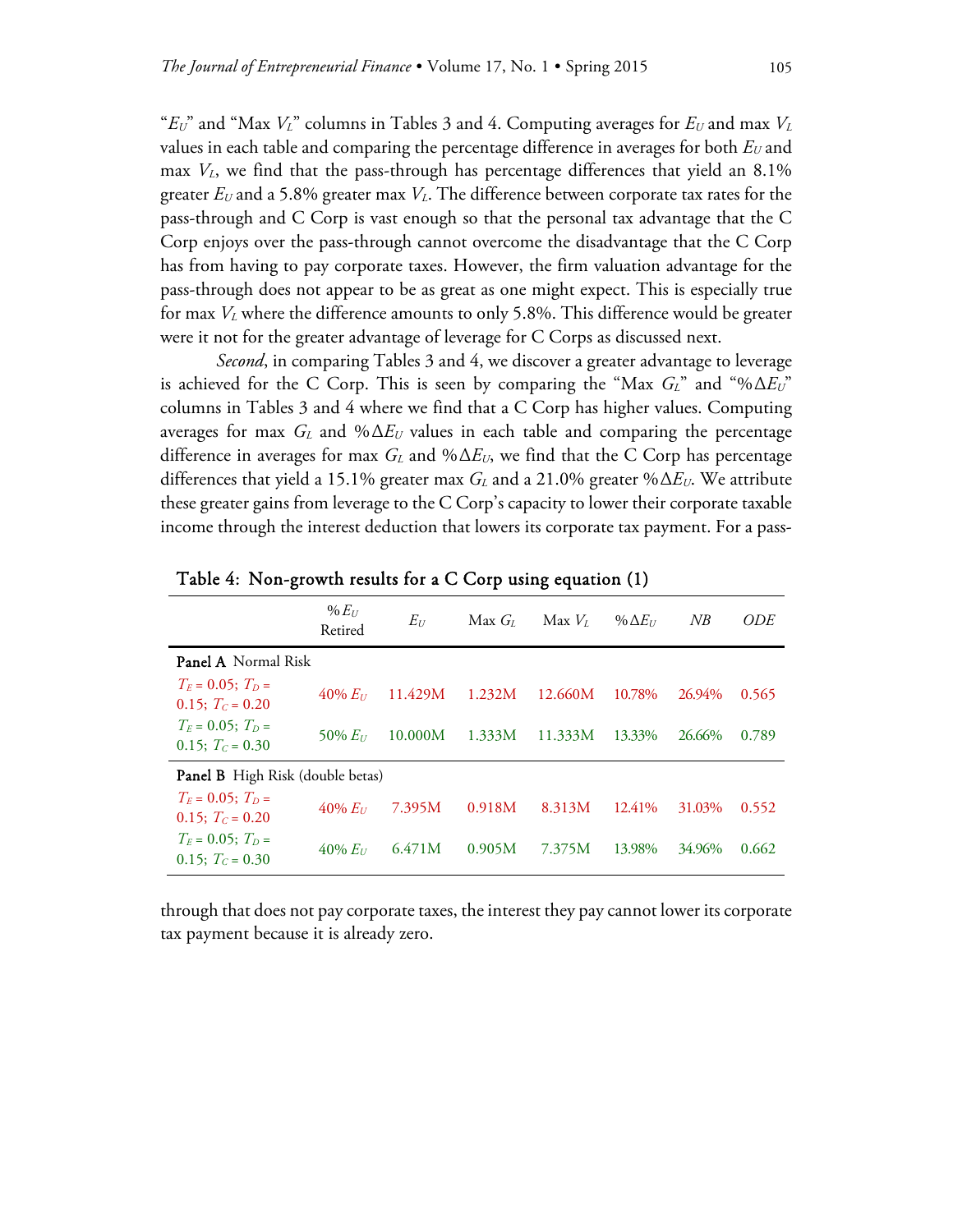*Third*, we find higher debt levels are achieved for the C Corp. This is seen in comparing the "%*EU* Retired" and "*ODE*" columns in Tables 3 and 4. This finding is consistent with the fact C Corps achieve a greater advantage from leverage compared to pass-throughs. With a greater advantage from leverage, it stands to reason that such an advantage would be positively correlated with greater levels of debt. Computing averages for %*EU* Retired and *ODE* values in each table and comparing the percentage difference in averages for both  $\%E_U$  Retired and *ODE*, we find that the C Corp has percentage differences that yield a 17.65% greater %*EU* Retired and a 26.48% greater *ODE*. As might be expected, these percentages are comparable to 15.11% greater max *G*<sub>L</sub> and a 20.99% greater %Δ*EU*.

*Fourth*, the *NB* values do not fully reflect the greater C Corp gain from leverage since an *NB* value focuses on efficiency by considering the dollar of total firm value added per dollar of debt added. In this regards, the C Corp is slightly more efficient. Computing averages for *NB* values in each table and comparing the percentage difference in averages, we find that the C Corp has a percentage difference that yields a 3.95% greater *NB*. Thus, whereas the C Corp issues more debt, it is still more efficient than the passthrough. With less of a tax advantage, the pass-through still has other positive leverage related effects that can be explained in terms of a positive agency shield notion advocated by Hull (2007) who states:

*Thus, instead of being just a tax shield component, the 1<sup>st</sup> component takes on an additional category that can be identified with an "agency shield" effect because it is consistent with agency theory that hypothesizes debt can be positive for reasons other than a tax shield. A positive agency shield effect can be viewed as stemming from a synergistic impact due simply to how ownership claims are packaged and sold (with regard to risk) to "shield" the firm from costs associated with agency behavior*.

Related to the packaging and selling of securities is the fact that the cost of debt is lower than the cost of equity even without any deduction of interest.

*Fifth*, we find that the reactions to the doubling of betas do not differ a lot when we compare the pass-through and C Corp. For example, all of the four general conclusions just given above are true for both normal and high market risk. Regardless, there are differences in the degrees of reaction to an increase in market risk. For example, pass-throughs fare better (e.g., less negatively affected) from leverage compared to C Corps when betas double, and C Corps take on less leverage when market risk increases while pass-throughs are virtually unaffected. Below we supply more details when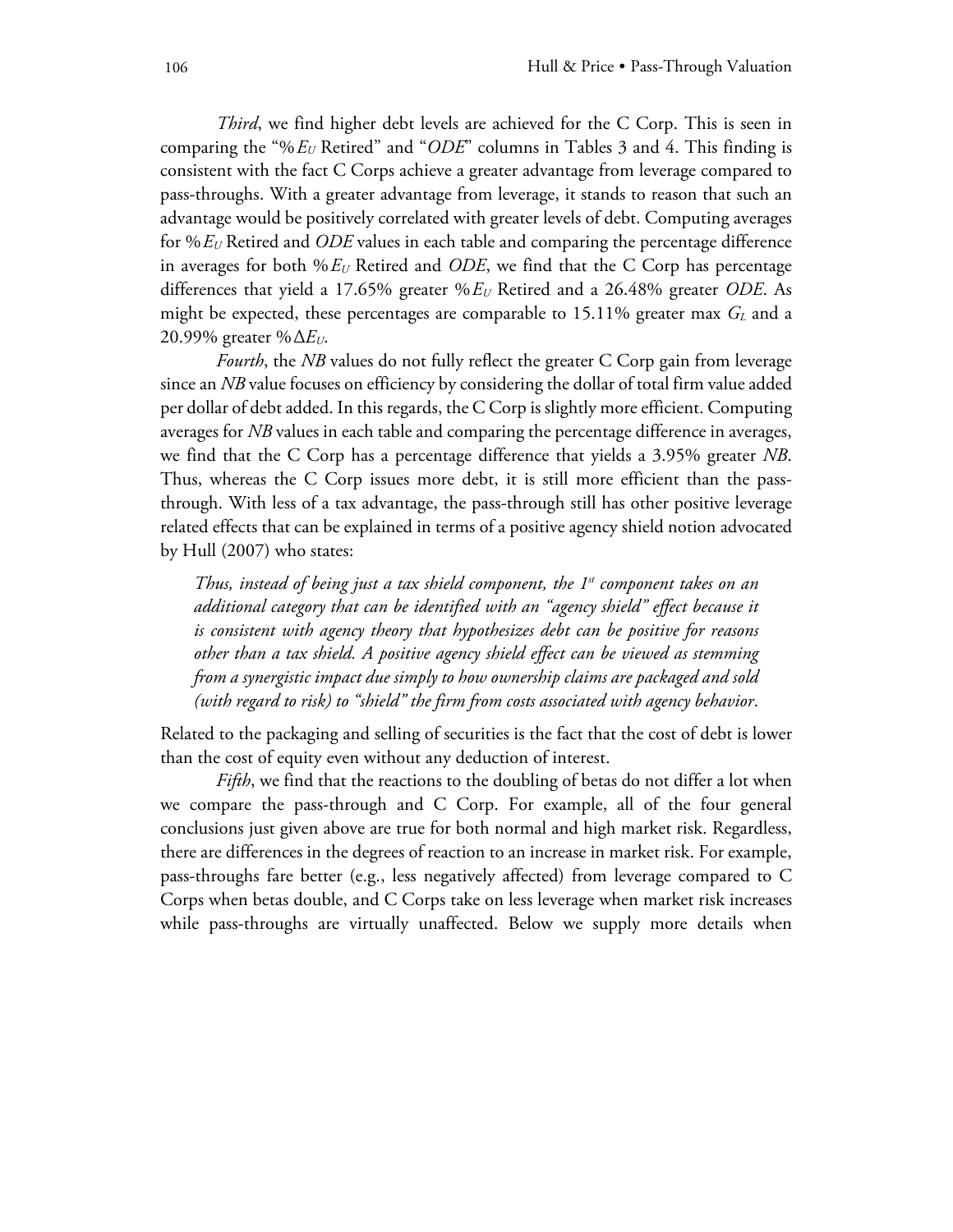comparing normal market risk results with high market risk results for the seven variables in Tables 3 and 4.

 In terms of firm values when market risk doubles, the average percentage drop in  $E_U$  is the same as both enterprises fall 35.3%. Similarly, for  $V_L$ , as the respective declines in pass-through and C Corps are largely indistinguishable at 34.0% and 34.7%. In terms of what ownership structure profits the most from leverage when betas double, the results indicate that the pass-through benefits more. To illustrate, the average percentage drop in max *GL* for the pass-through is 18.4% while the C Corp declines 28.8%, and the average percentage increase in %Δ*EU* for the pass-through is 26.2% while the C Corp only increases 10.0%. How does increased market risk affect the debt level? While a passthrough is unaffected in its % $\Delta E_U$ , the C Corp has less leverage when  $T_C$  is higher at 0.30. This result is reflected in the *ODE* variables where the average percentage decrease in *ODE* for the pass-through is only 3.0% compared to 9.2% for the C Corp. In term of the net benefit to leverage, both ownership structures are positively affected by doubling betas. To illustrate, the increase in *NB* is 26.2% for the pass-through, which is slightly better than the 23.2% for the C Corp.

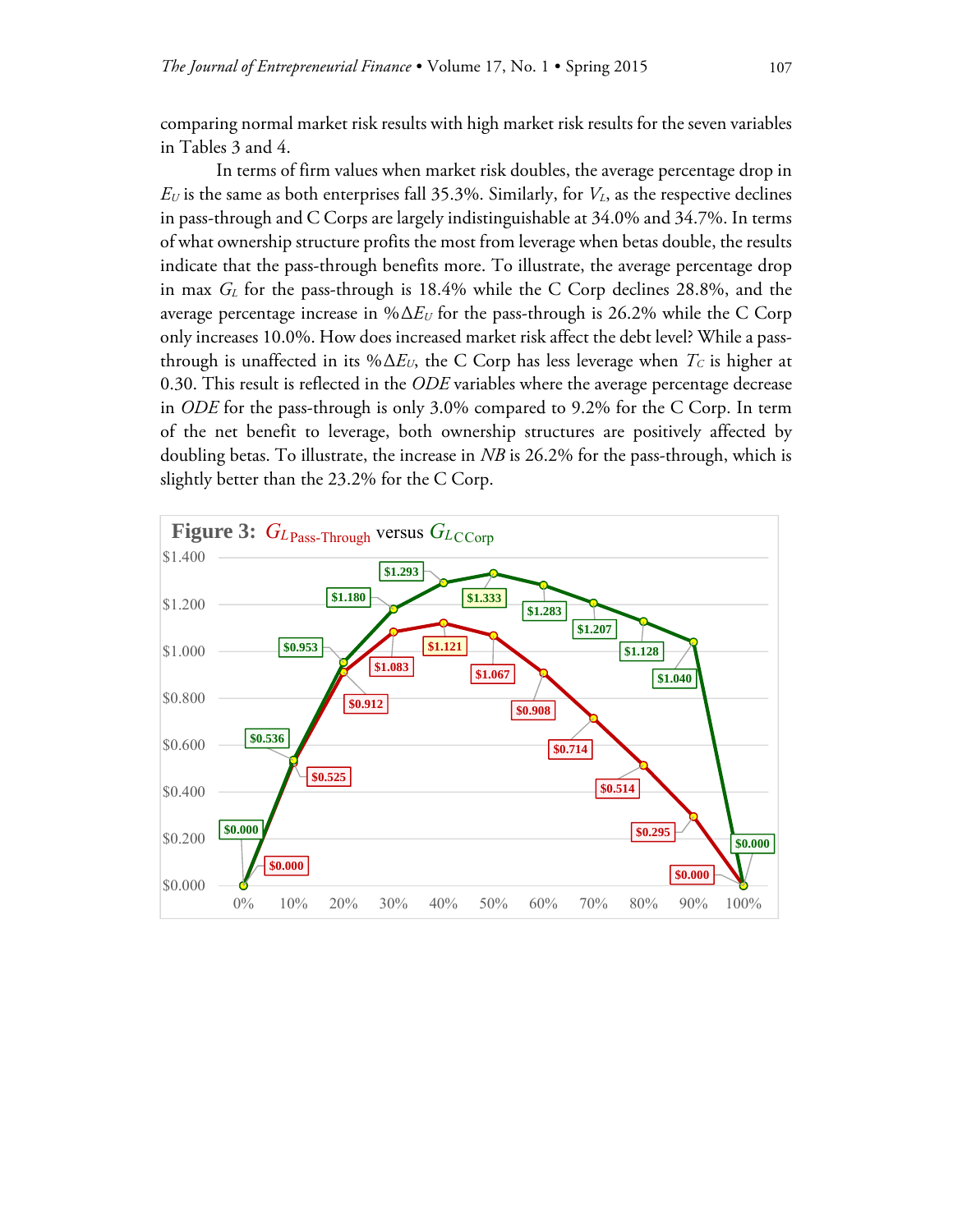#### *B. Comparing the two ownership structures for each debt choice*

 Given the pass-through's huge advantage of not paying corporate taxes, its firm value  $(V_L)$  is not as great as one might expect compared to the C Corp. As noted in the last section, the reason is that a C Corp gains more from debt due to its capacity to lower its taxable income. We now investigate in more detail as to why the pass-through's *VL* advantage dwindles as more debt is issued to retire equity. We do by looking at Figures 3, 4 and 5. In Figure 3, we will compare *GL* values between our two ownership structures for each debt choice or *P* value given in Table 2. Each debt choice represents the percentage of unlevered equity retired by debt. In Figure 4, we compare the *VL* values for the pass-through and the C Corp for each debt choice. In Figure 5, we analyze the difference when subtracting pass-through  $V_L$  values from C Corp  $V_L$  values.

Figure 3 illustrates a comparison of  $G<sub>L</sub>$  results for the pass-through versus the C Corp as greater debt-for-equity transactions are undertaken. For this figure,  $G_{\text{LPass-Throught}}$ refers to *G<sub>L</sub>* for the pass-through and *G<sub>LCorporation* refers to the C Corp with *G<sub>L</sub>* values in</sub> million. In this figure,  $G_L$  values are plotted along the vertical axis (with values in millions of dollars) and the percent of unlevered equity retired (or *P* values representing debt choices) along horizontal axis. For this figure's comparison, we choose sets of tax rates that generate the largest max *GL*. For our pass-through, Table 3 reveals the set of tax rates giving max  $G_L$  is  $T_E = 0.25$ ,  $T_D = 0.20$  and  $T_C = 0$ . For our C Corp, Table 4 shows that max *G<sub>L</sub>* is achieved with  $T_E = 0.05$ ;  $T_D = 0.15$ ;  $T_C = 0.30$ .

As seen in Figure 3, the max *G<sub>LCorporation</sub>* of \$1.333M is greater than that of \$1.121M for max *GL* Pass-Through. Part of the greater max *GL* Corporation is achieved by issuing debt to retire 50% *EU* compared to 40% *EU* for *GL* Pass-Through. At the 40% *EU* level for both the C Corp and pass-through, the advantage for the C Corp is only \$1.293M – \$1.121M  $= $0.072M$ . However, at the 50%  $E_U$  level, the advantage for the C Corp increases almost four-fold to  $$1.333M - $1.067M = $0.266M$ . Thus, as greater debt-for-equity transactions take place, the advantage to a C Corp becomes greater. While the details are omitted, it can be noted that the general pattern of  $G_L$  differences given in Figure 3 can be found for other sets of tax rates since the C Corp's  $G_L$  is always greater when the level of market risk is the same.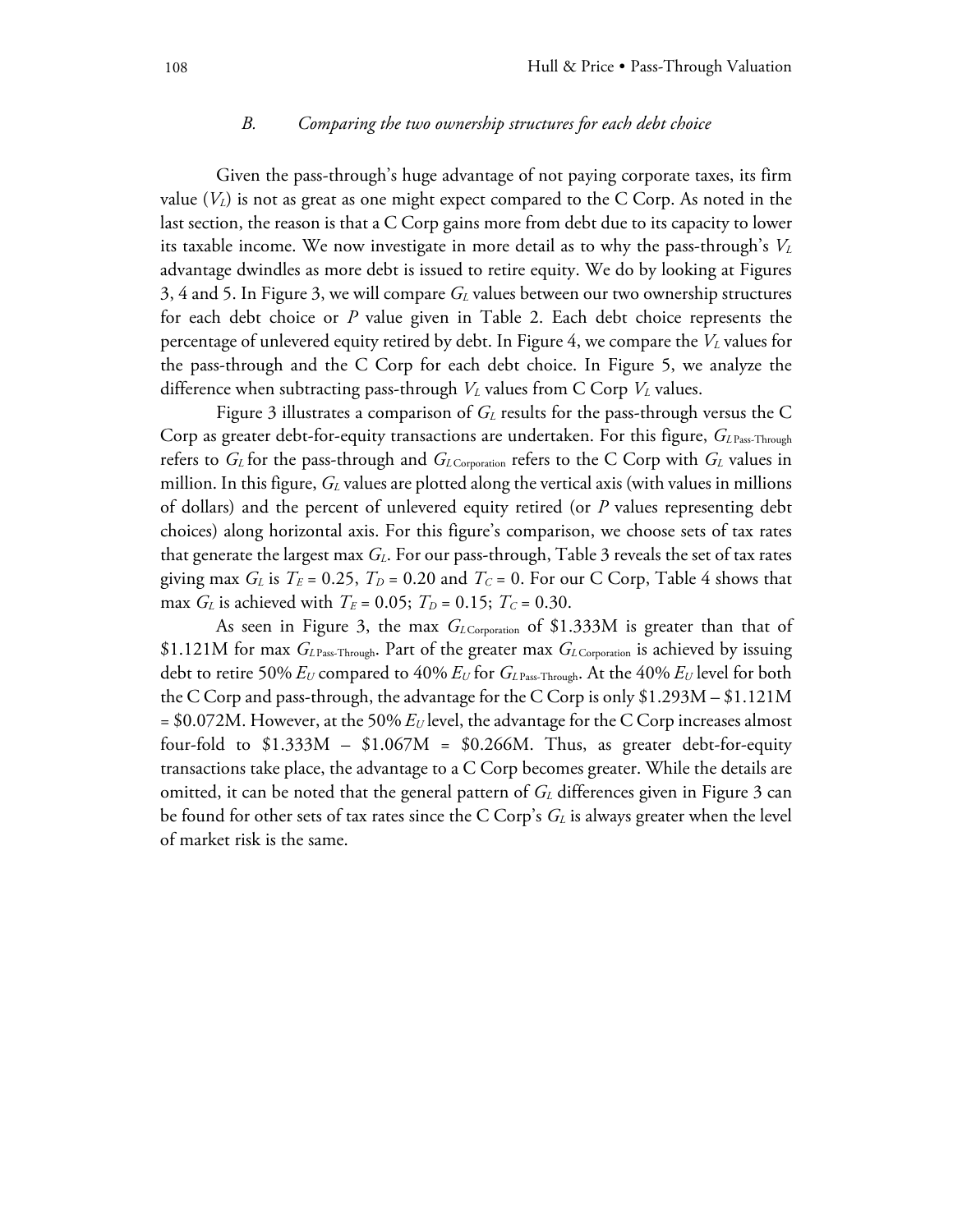

Since  $V_L$  is just  $E_U$  plus  $G_L$ , we can get a clearer understanding of how increasing *GL* values cut into the pass-through's valuation compared to a C Corp by looking at *VL* values. We do this in Figure 4 where  $V_{L\text{ Pass-Through}}$  refers to  $V_L$  for the pass-through,  $V_{L\text{CCorp}}$ refers to the *V<sub>L</sub>* for C Corp and *V<sub>L</sub>* values are in millions of dollars. In this figure, *V<sub>L</sub>* values correspond with the vertical axis (with values in millions of dollars) and the percent of unlevered equity retired along horizontal axis. For this figure's comparison of the two ownership structures, we use the same set of tax rates used in Figure 3. From Figure 4, we can visualize how greater increasing  $G_L$  values for the C Corp causes the difference between  $V_{L\text{ Pass-Through}}$  and  $V_{L\text{ Corporation}}$  to decrease as the debt choice increases. The decrease in differences between firm values continues steadily up to the debt choice of  $P = 90\%$ (recall for *P* = 100% the levered firm reverts to an unlevered firm by legal definition).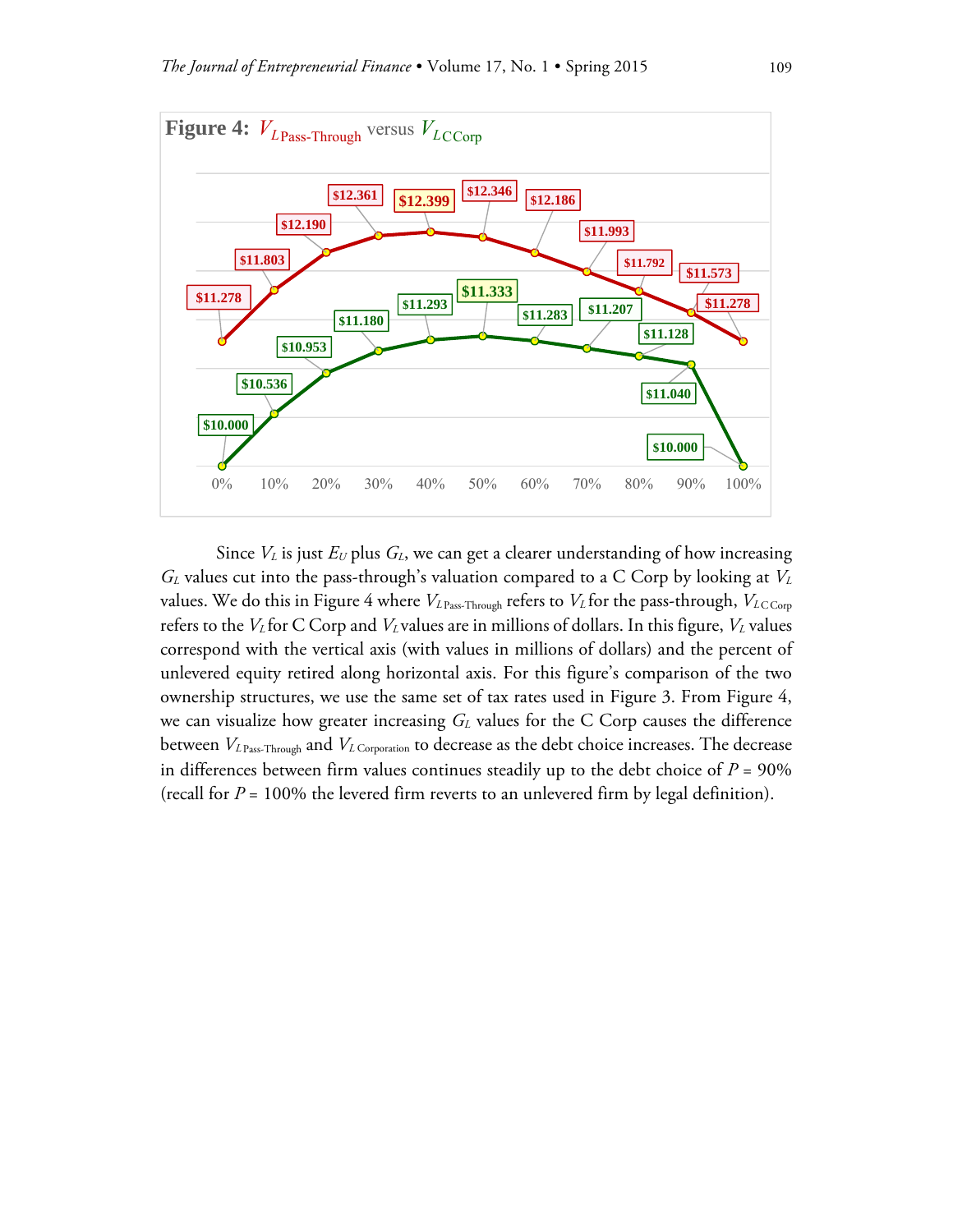

Figure 5 presents the differences between the  $V<sub>L</sub>$  values in Figure 4. Each difference for a debt choice represents  $V_{L_{\text{Pass-Through}}}$  minus  $V_{L_{\text{CCorp}}}$  where differences are expressed in millions of dollars and these differences are plotted along the vertical axis and the percent of unlevered equity retired (or debt choices) along horizontal axis. From Figure 5, we see the initial difference of \$1.278M falls as more and more debt is issued to retire equity. It falls to \$1.106M at the point where the pass-through maximizes  $G_L$ , which is the retirement of  $40\% E_U$ . The difference falls to \$1.012M when the C Corp maximizes *GL* by retiring 50% *EU*. If 90% retirement was achieved, the difference would only by \$0.533M, which represents a fall of nearly 60% from the unlevered difference of \$1.278M. It is conceivable that any advantage a pass-through might have over a C Corp can be overcome, in some cases at least, when we consider the effect of leverage especially if the C Corp achieves its *ODE* as a high debt level. In fact, this is almost the case if we compare the other two sets of tax rates. For this latter comparison,  $V_{LCCorp}$ becomes greater than  $V_{L_{\text{Pass-Throught}}}$  at  $P = 70\%$ , which is the *P* choices after both would have already achieved their max *V*<sub>L</sub> values.

 Together Figures 3, 4 and 5 highlight the superior values obtained by the passthrough as well as the deterioration of these superior values as the firm issues more debt. Obviously, the degree of the differences between pass-throughs and C Corps can differ based on many factors with two important factors including costs of borrowings and tax rates. While the values we have chosen to use are believed to be realistic, more research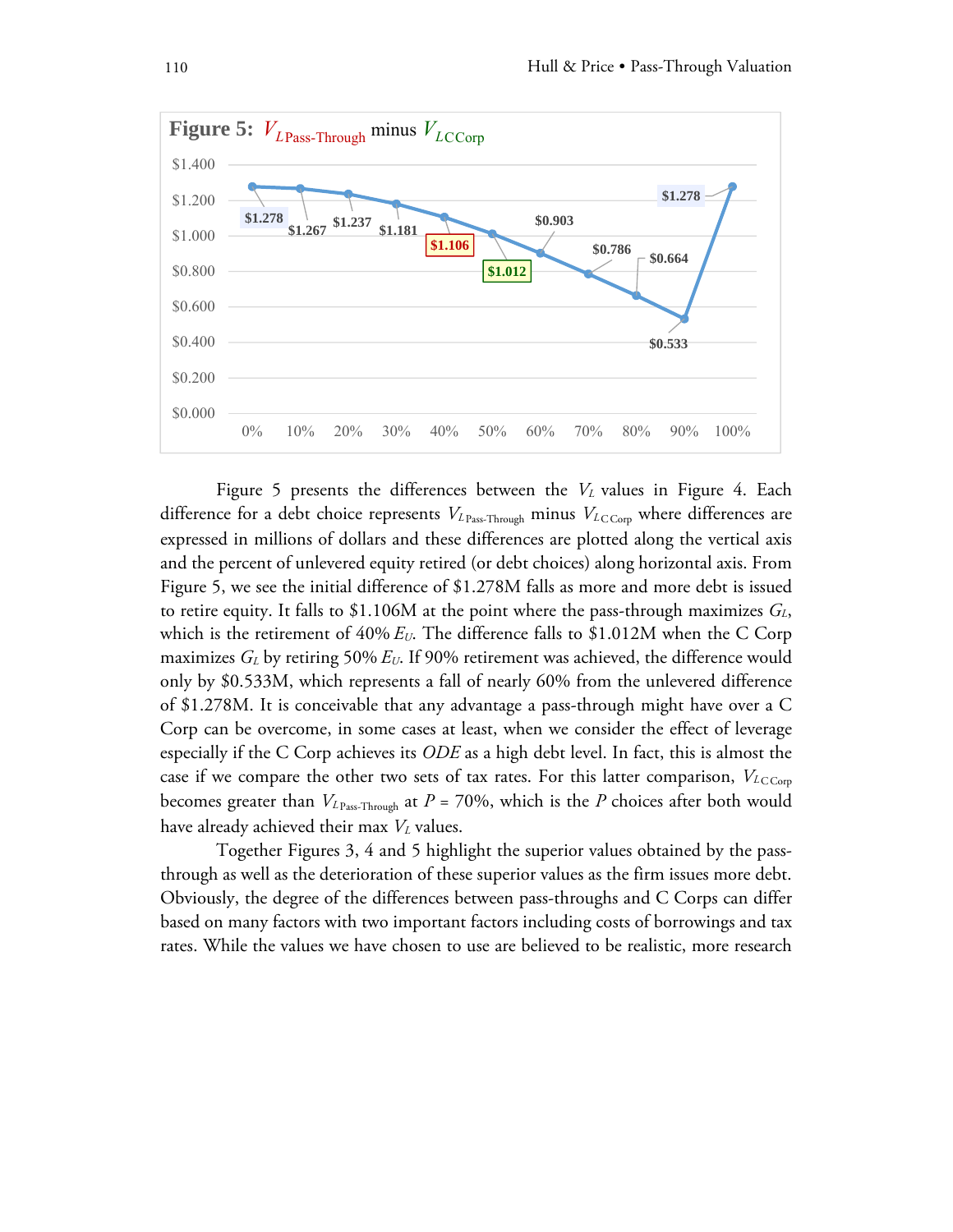is needed to understand comparisons between pass-throughs and C Corps. Hopefully, this paper has begun the process by supplying a model of taxation − albeit this taxation model occurs within a larger context that also includes agency effects and financial distress effects. For the CSM, these latter two effects are inherently contained in its framework. In conclusion, we have shown that the CSM provides a model applicable to two general ownership structures of pass-throughs and C Corps.

#### VI. Final Comments and Future Research

 This paper determines the optimal debt-equity ratio (*ODE*) that maximizes firm value for pass-through and C Corp ownership structures. Our valuation process relies on the non-growth Capital Model Structure (CSM) framework by Hull (2007) that generates the debt-to-equity gain to leverage  $(G_L)$  equation used in this paper when determining the maximum levered firm value (max *V<sub>L</sub>*).

 When applying the CSM, we are able to show that a pass-through achieves a higher max  $G_L$ , a lower max  $V_L$  and a greater *ODE* when its personal tax rate on equity  $(T_E)$  is greater than its personal tax rate on debt  $(T_D)$ . A greater  $G_L$  advantage with a lower personal tax rate on debt cannot offset the loss in equity value from paying greater taxes on equity income. Thus, a lower max  $V<sub>L</sub>$  results. Our results are robust for innumerable tests where tax rates are altered and this is particularly true if the tax rates fall within statutory limits. Also, we find that market risk does not influence the percent of unlevered equity that is retired.

 We offer rules for managers of pass-throughs on how much equity to retire. The general rule for normal market risk  $(\beta = 1)$  is:

If  $T_E > T_D$  then retire 30%  $E_U$  and if  $T_D \ge T_E$  then retire 40%  $E_U$ .

Our more precise rule for normal market risk that considers the differential between  $T_E$ and  $T_D$  is:

If  $T_E > T_D$  then retire 30%  $E_U$  if the differential is between 0 and 0.10 with the differential increasing from 0 to 0.15 for smaller personal tax rates, and if  $T_D \geq T_E$  then retire 40%  $E_U$  if the differential is between 0 and 0.15 with the differential increasing from 0 to 0.19 for smaller personal tax rates.

For greater market risk ( $\beta$  = 2), these two rules are only slightly modified by switching the ">" and " $\geq$ " signs.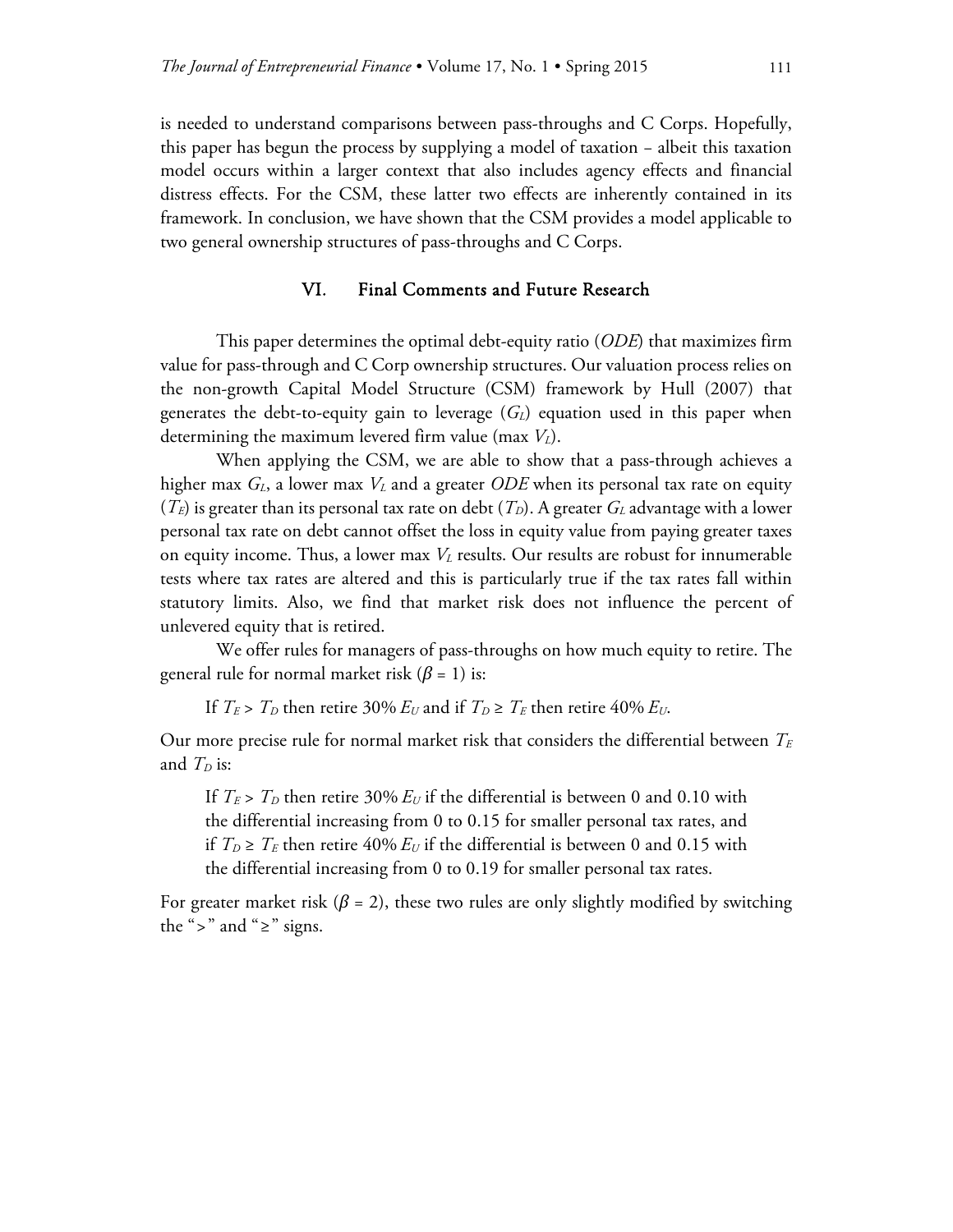After analyzing capital structure decision-making for a pass-through, we next illustrate that an enterprise's max  $G_L$ , max  $V_L$  and  $ODE$  can fluctuate based on ownership structures that exhibit differences in corporate and personal tax rates. We find that passthroughs tend to issue less debt leading to lower *ODEs* compared to C Corps. Passthroughs also attain lower max *GL* values. Despite lower max *GL* values, we show that the pass-through ownership structure consistently achieves higher max *V<sub>L</sub>* results. Finally, while affecting the valuation process by lessening values, greater betas do not change general conclusions when comparing a pass-through and a C Corp.

 While the findings we present might be expected given we assume a typical passthrough and C Corp, the CSM framework we used to generate these findings can also yield less likely results for other possible situations. For example, the CSM framework can be used to generate results for enterprises that might have atypical tax rates. To illustrate, if we had used a situation where a pass-through achieved the maximum statutory personal tax rates, we could have demonstrated the pass-through now has lower values than the C Corp for  $E_U$  and  $V_L$  for all debt choices. This would conflict with what we report in this paper. Or consider a C Corp with a lower effective corporate tax rate such as 0.10 instead of 0.20 and 0.30. This would also change the outcomes because lower effective corporate tax rates will increase  $E_U$  and also increase  $V_L$  for all debt choices even though *GL* values fall. Once again, results divergent from those reported in this paper would result.

 Besides not examining less likely tax rate scenarios, this paper did not investigate other areas covered by the current CSM research. For example, this paper did not use the CSM with growth given by Hull (2011). Future research can explore the new equations of Hull  $(2014)$  that allow changes in tax rates within two  $G_L$  components. Before Hull discovered a second "*α*" factor in his 2nd component, there was only one *α* in a CSM equation that considered personal and corporate tax rates and that was the Miller (1977) *α* factor. Hull has offered evidence that his newly discovered *α* factor can be a more decisive factor than the Miller *α* factor on capital structure decision-making. It remains to be seen if future research on pass-throughs can show the relevance of this second  $\alpha$  factor in an extension of this paper's study.

#### REFERENCES

Bathala, Chenchuramaiah, Bowlin, Oswald, and Dukes, William, 2006. Use of debt covenants in small firms. The Journal of Entrepreneurial Finance 11(2):49-72.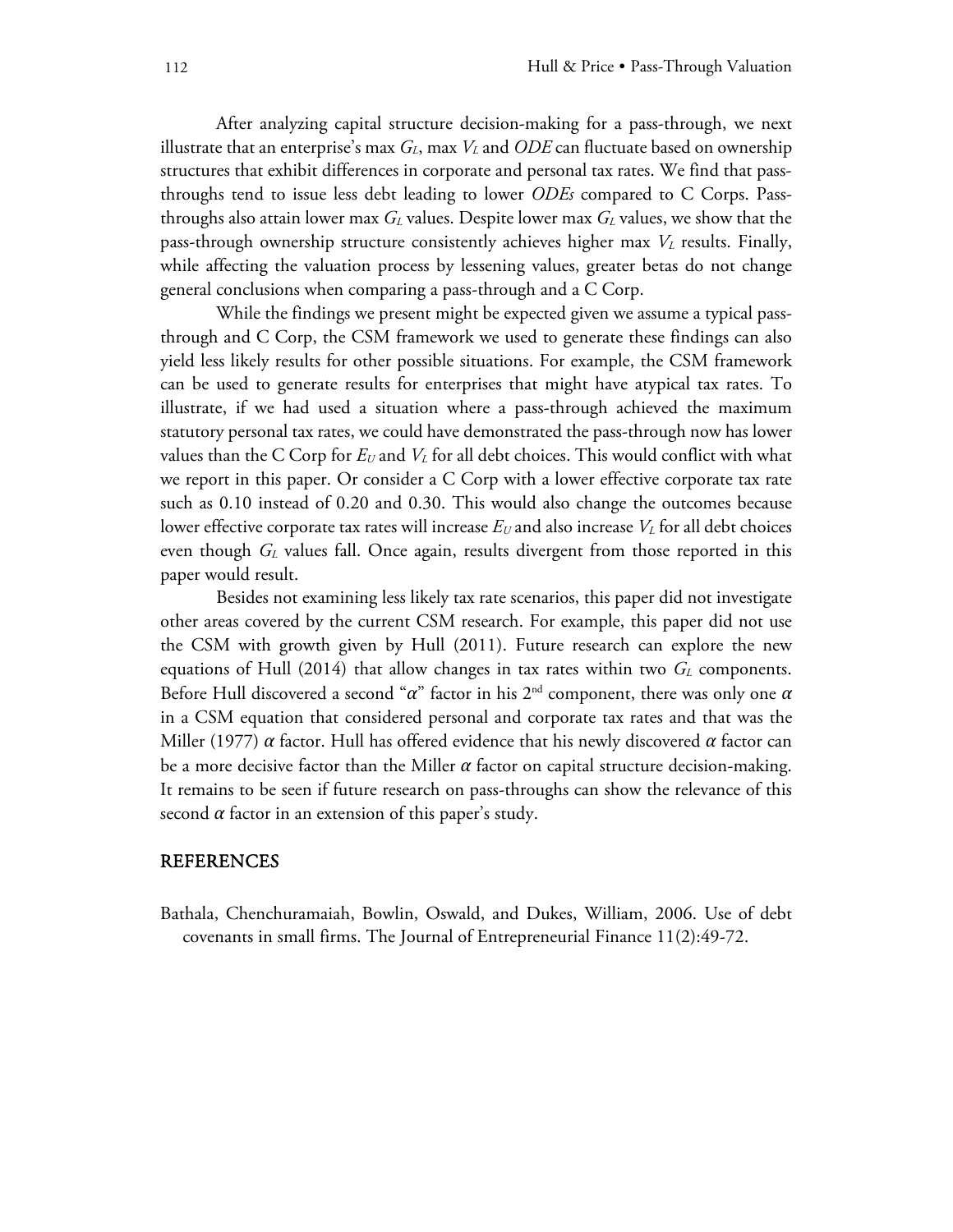- Berk, Jonathan, Stanton, Richard, and Zechner, Josef, 2010. Human capital, bankruptcy and capital structure. Journal of Finance 65(3):891-926.
- Brennan, Michael, 1970. Taxes, market valuation and corporate financial policy, National Tax Journal 23(4):417-427.
- Burnham, Paul, 2012. Taxing businesses through the individual income tax. Congress of U.S., Congressional Budget Office December http://www.cbo.gov/publication/43750. Retrieved 18 August 2014.
- Cochrane, John, 2005. The risk and return of venture capital. Journal of Financial Economics 75(1):3-52
- Coleman, Susan, 2002. Small firm use of debt: An examination of the smallest small firms. The Journal of Entrepreneurial Finance 7(1):51-76.
- Copeland, Thomas, Weston, Fred, and Shastri, Kuldeep, 2004. Financial Theory and Corporate Policy (4th Edition) Addison-Wesley Series in Finance
- DeAngelo, Harry and Masulis, Ronald, 1980. Optimal capital structure under corporate and personal taxes. Journal of Financial Economic 8(1):3-29.
- Farrar, Donald, and Selwyn, Lee, 1967. Taxes, corporate financial policy, and returns to investors. National Tax Journal 20(4):444-454.
- Graham, John, 2000. How big are the tax benefits of debt? Journal of Finance 55(5):1901-1941.
- Gay, Gerald, and Nam, Jouahn, 1998. The underinvestment problem and corporate derivatives use. Financial Management 27(4):53-69.
- Hackbarth, Dirk, Hennessy, Christopher, and Leland, Hayne, 2007. Can the trade-off theory explain debt structure? Review of Financial Studies 20(5):1389-1428.
- Henrekson, Magnus and Sanandaji, Tino, 2011. Entrepreneurship and the theory of taxation. Small Business Economics 37(2):167-185.
- Hull, Robert, 2007. A capital structure model. Investment Management and Financial Innovation  $4(2):8-24$ .
- Hull, Robert, 2008. Capital structure decision-making: A pedagogical application. Journal of Financial Education 34(Fall):88-111.
- Hull, Robert, 2011. Debt-equity decision-making with and without growth. Managerial Finance 37(8):765-787.
- Hull, Robert, 2014. A capital structure model (CSM) with tax rate changes. Investment Management and Financial Innovations 11(3):8-21.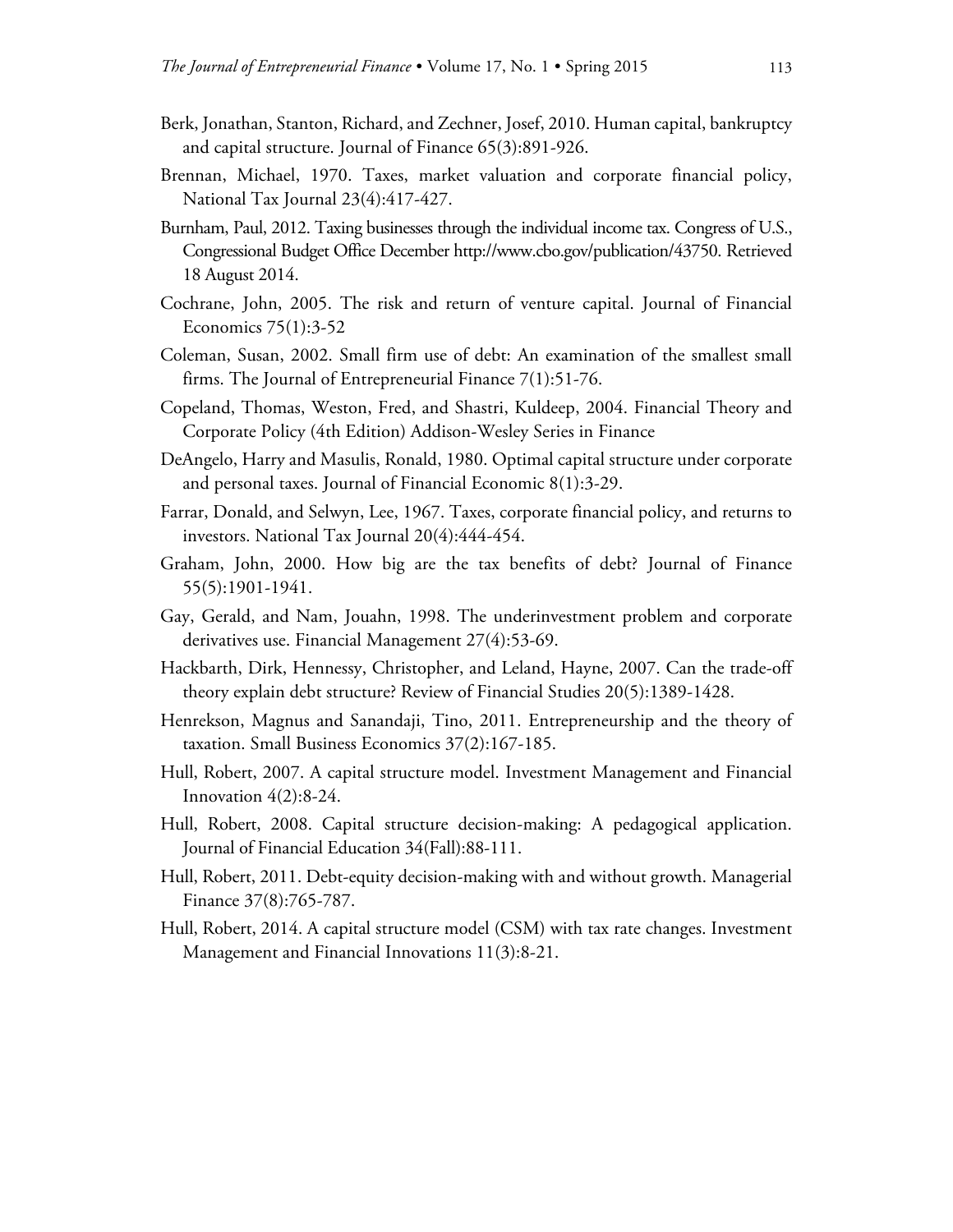- IRS, 2015. Internal Revenue Service: Small Business and Self-Employed Business Taxes. http://www.irs.gov/Businesses/Small-Businesses-&-Self-Employed/Business-Taxes. Retrieved 5 April 2015.
- Jensen, Michael, and Meckling, William, 1976. Theory of the firm: Managerial behavior, agency costs and ownership structure. Journal of Financial Economics 3(4):305-360.
- Jensen, Michael, 1986. Agency costs of free cash flow, corporate finance, and takeovers. American Economics Review 76(2):323-329.
- Kerr, William, Lerner, Josh and Schoar, Antoinette, (2014). The consequences of entrepreneurial finance: Evidence from angel financings. Review of Financial Studies 27(1):20-55.
- Knittel, Matthew, Nelson, Susan, DeBacker, Jason, Kitchen, John, Pearce, James and Prisinzano, Richard, 2011. Methodology to identify small businesses and their owners. Office of Tax Analysis, Department of the Treasury, August http://www.treasury.gov/resource-center/tax-policy/tax-analysis/Documents/OTA-T2011-04-Small-Business-Methodology-Aug-8-2011.pdf. Retrieved 5 August 2014.
- Korteweg, Arthur, 2010. The net benefits of leverage. Journal of Finance 65(6):2137- 2170.
- Graham, John, and Leary, Mark, 2011, A Review of Empirical Capital Structure Research and Directions for the Future. Annual Review of Financial Economics 3(December):309-345.
- Leland, Hayne, 1998. Agency costs, risk management, and capital structure. Journal of Finance 53(4):1213-1243.
- Leland, Hayne, and Pyle, David, 1977. Informational asymmetries, financial structure, and financial intermediation. Journal of Finance 32(2):371-387.
- Malinowski, Jason, and Wittlin, Julia, 2013. Shining a brighter light on private equity. CURRENTS: Quarterly Investment News from BlackRock Fall. http://www.blackrock.com/investing/literature/whitepaper/fall-2013-currentsshining-brighter-light-private-equity.pdf. Retrieved 17 August 2014.
- Harpaz, Joe, 2013. Will the proposed lower corporate tax rate really be lower? Forbes Magazine, September 16. http://www.forbes.com/sites/joeharpaz/2013/09/16/will-theproposed-lower-corporate-tax-rate-really-be-lower/. Retrieved 27 September 2014.
- Lyon, Andrew, Tax Policy Center, 2015. Alternative minimum tax, corporate http://www.taxpolicycenter.org/taxtopics/encyclopedia/Alternative-Minimum-Taxcorporate.cfm. Retrieved 7 April 2015.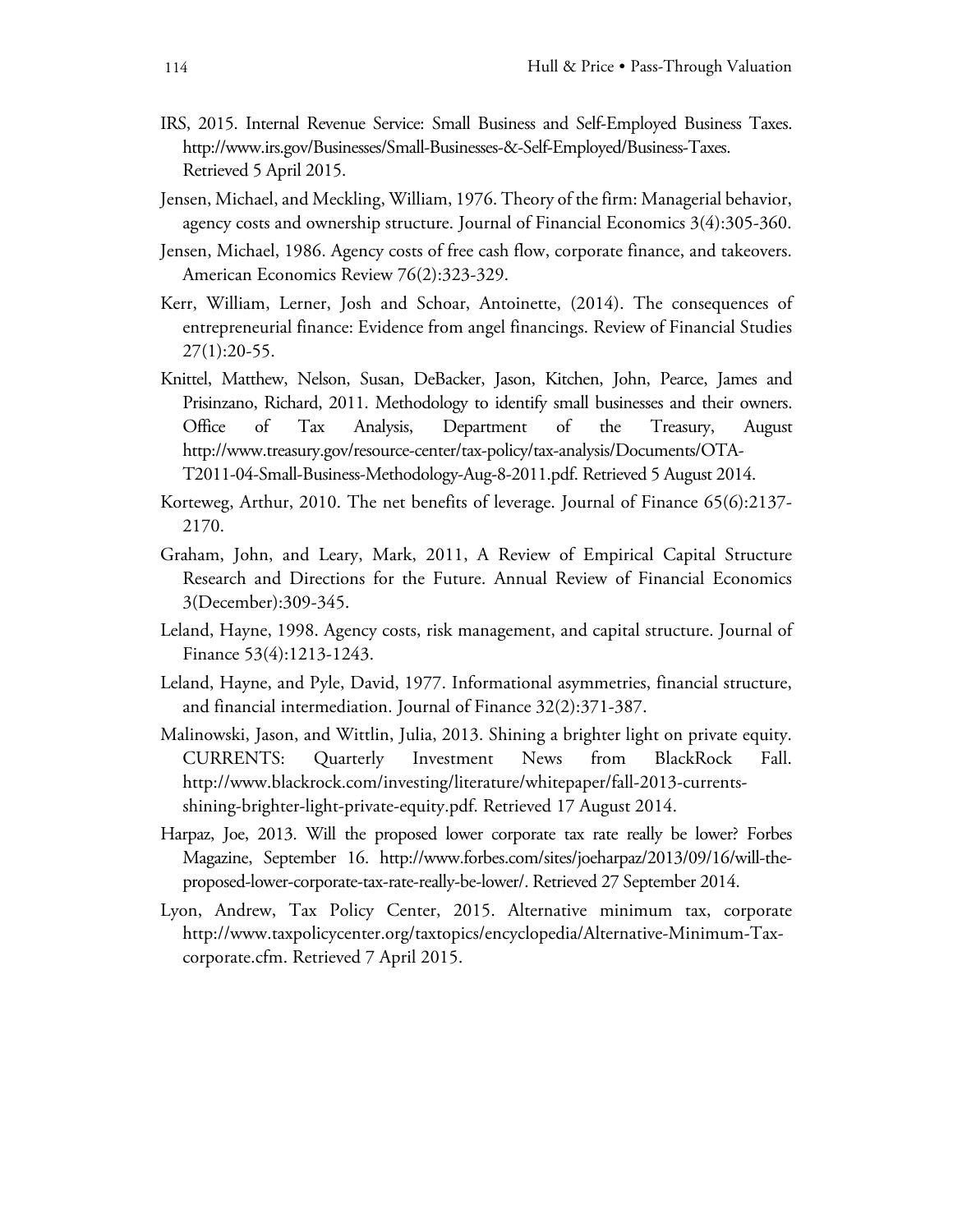- Masulis, Ronald, 1980. Effects of capital structure change on security prices: A study of exchange offers. Journal of Financial Economics 8(2):139-178.
- Miller, Merton, 1977. Debt and Taxes. Journal of Finance 32(2):261-275.
- Miller and Scholes 1978. Dividend and Taxes. Journal of Financial Economics 6(4):333- 364.
- Myers, Stewart, 1967. Taxes, corporate financial policy and the return to investors: comment. National Tax Journal 20(4):455-62.
- Myers, Stewart, and Majluf, Nicholas, 1984. Corporate financing and investment decisions when firms have information that investors do not have. Journal of Financial Economics 13(2):187-221.
- Myers, Stewart, 1977. Determinants of Corporate Borrowing. Journal of Financial Economic 5(2):147-175.
- National Federation of Independent Business, 2013. Entity choice and effective tax rates. http://www.s-corp.org/wp-content/uploads/2013/08/Quantria\_Study\_ETR\_8-6- 13\_Final\_pm.pdf. Retrieved 7 April 2015.
- Pratt, Shannon, and Grabowski, Roger, 2008. Cost of Capital: Applications and Examples. Hoboken, N.J: 3rd Edition, John Wiley and Sons, Inc.
- Reyes, Jesse, 1990. Industry struggling to forge tools for measuring risk, Venture Capital Journal 30(September):23-27.
- Pomerleau, Kyle, 2015. An Overview of Pass-through Businesses in the United States. Tax Foundation, Special Report, Number 227, January 24. http://taxfoundation.org/sites/taxfoundation.org/files/docs/TaxFoundation\_SR227.pdf. Retrieved 7 April 2015.
- Ro, Sam, 2013. Chart of the day: U.S. companies haven't paid the statutory tax rate for at least 45 years. Business Insider February 6. http://www.businessinsider.com/us-corporate-statutory-andeffective-tax-2013-2#ixzz3EbRtuozn. Retrieved 28 September 2014.
- Rozeff, Michael, and Kinney, William, 1976. Capital market seasonality: The case of stock returns. Journal of Financial Economics 3(4):379-402.
- SBA, Office of Advocacy, 2009. Effective Federal Income Tax Rates Faced By Small Businesses in the United States. Small Business Administration April. https://www.sba.gov/sites/default/files/advocacy/rs343tot.pdf. Retrieved 28 September 2014.